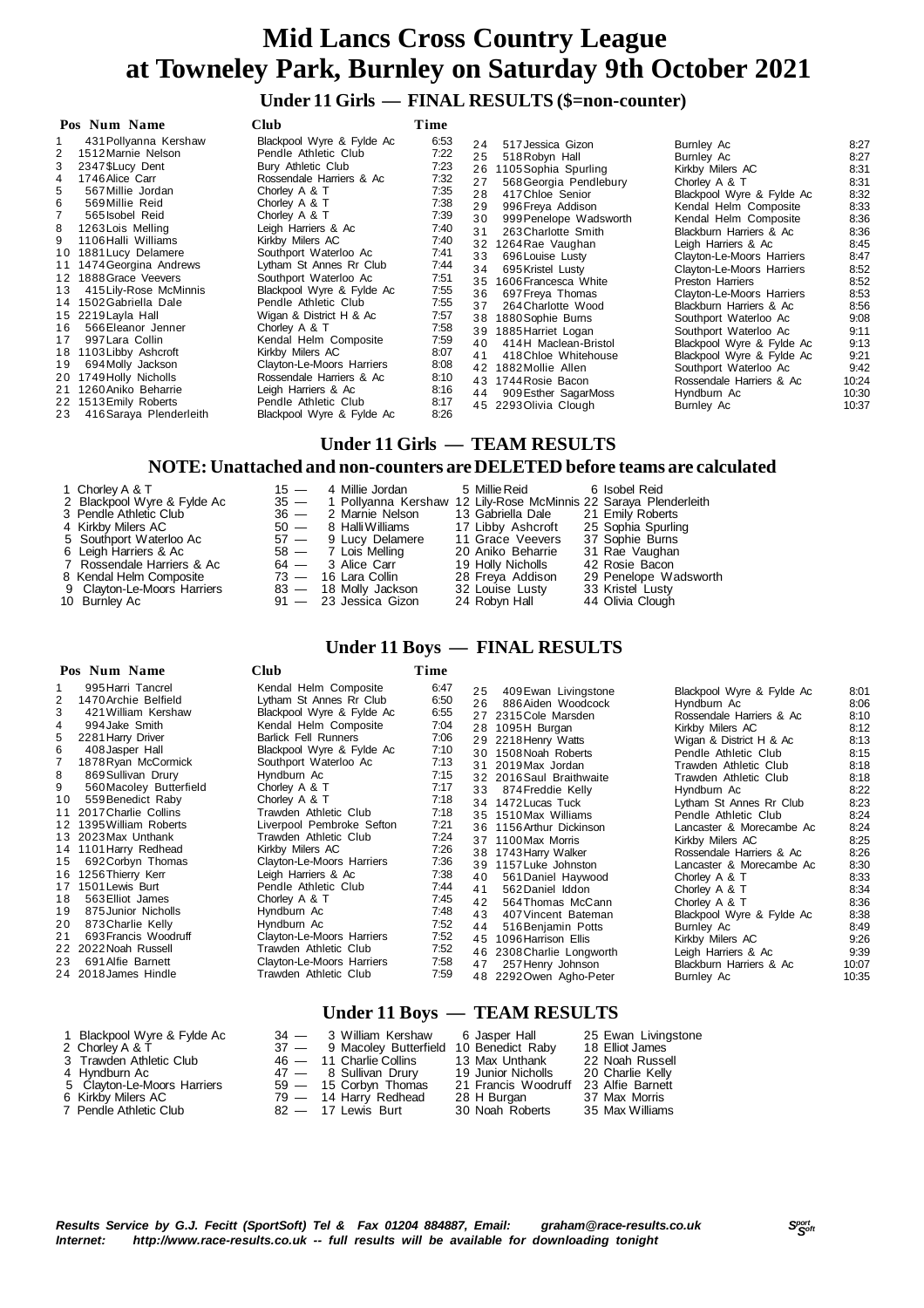### **Under 13 Girls — FINAL RESULTS**

|    | Pos Num Name            | <b>Club</b>               | Time  |    |                               |                             |       |
|----|-------------------------|---------------------------|-------|----|-------------------------------|-----------------------------|-------|
|    | 1901 Layla Graham       | Southport Waterloo Ac     | 9:31  | 23 | 580 Paige Kelly               | Chorley A & T               | 10:58 |
| 2  | 283 Agatha Taylor       | Blackburn Harriers & Ac   | 9:34  | 24 | 170 Mahiya Mohan              | Barrow & Furness Striders   | 10:58 |
| 3  | 1278 Gabriella Taylor   | Leigh Harriers & Ac       | 9:39  |    | 25 2225 Esme Clark            | Wigan & District H & Ac     | 10:59 |
| 4  | 1349 Penelope Boyle     | Leven Valley AC           | 9:43  | 26 | 281 Tamzin Osborne            | Blackburn Harriers & Ac     | 11:02 |
| 5  | 700 Eliena Lusty        | Clayton-Le-Moors Harriers | 9:44  |    | 27 1161 Ella Brayshaw         | Lancaster & Morecambe Ac    | 11:05 |
| 6  | 430 Aimee Harling       | Blackpool Wyre & Fylde Ac | 9:45  | 28 | 428 Isabelle Broadhurst       | Blackpool Wyre & Fylde Ac   | 11:06 |
|    | 432 Kristy Leitch       | Blackpool Wyre & Fylde Ac | 9:45  |    | 29 1615 Lily Washington       | Preston Harriers            | 11:17 |
| 8  | 1276 Scarlett Jarvis    | Leigh Harriers & Ac       | 9:53  | 30 | 433 Isla Macpherson           | Blackpool Wyre & Fylde Ac   | 11:17 |
| 9  | 294 Hannah Davies       | Blackburn Harriers & Ac   | 9:54  |    | 31 1898 Grace Allen           | Southport Waterloo Ac       | 11:34 |
| 10 | 581 Maisie Preston      | Chorley A & T             | 9:54  | 32 | 957 Lea Woodcock              | Hyndburn Ac                 | 11:39 |
| 11 | 701 Bella McCredie      | Clayton-Le-Moors Harriers | 10:02 | 33 | 703 Georgia Tregay            | Clayton-Le-Moors Harriers   | 11:44 |
| 12 | 702 Lottie Smith        | Clayton-Le-Moors Harriers | 10:07 |    | 34 2232 Lucy Stretton         | Wigan & District H & Ac     | 11:52 |
|    | 13 2226 Kady Hall       | Wigan & District H & Ac   | 10:09 |    | 35 1481 Cassy Houlihan        | Lytham St Annes Rr Club     | 11:56 |
| 14 | 282 Emma Robertshaw     | Blackburn Harriers & Ac   | 10:15 |    | 36 2284 Summer Fitzpatrick    | <b>Barlick Fell Runners</b> | 12:03 |
|    | 15 2338 Joni Dunne      | Southport Waterloo Ac     | 10:16 |    | 37 1108 Emily-Rose Moffatt    | Kirkby Milers AC            | 12:25 |
|    | 16 1005 Ruby Duxbury    | Kendal Helm Composite     | 10:20 |    | 38 1107- Perrin Alisha May    | Kirkby Milers AC            | 12:39 |
|    | 17 1758 Ruby Cleaver    | Rossendale Harriers & Ac  | 10:24 |    | 39 1109 Ava Moffatt           | Kirkby Milers AC            | 12:45 |
|    | 18 1899 Jessica Burns   | Southport Waterloo Ac     | 10:28 |    | 40 1519 Erin Murphy           | Pendle Athletic Club        | 12:52 |
| 19 | 698 Lottie Hesketh      | Clayton-Le-Moors Harriers | 10:29 |    | 41 1277 Eva Melling           | Leigh Harriers & Ac         | 12:53 |
|    | 20 1007 Holly Jenner    | Kendal Helm Composite     | 10:42 | 42 | 704 Ava Wright                | Clayton-Le-Moors Harriers   | 12:57 |
|    | 21 2228 Nour Khouef     | Wigan & District H & Ac   | 10:54 |    | 43 1398 Libby Cocker          | Liverpool Pembroke Sefton   | 13:05 |
|    | 22 2340 Olivia Johnson  | Southport Waterloo Ac     | 10:57 |    |                               |                             |       |
|    |                         |                           |       |    | Under 13 Girls — TEAM RESULTS |                             |       |
|    | Blackburn Harriers & Ac | $25 -$<br>2 Agatha Taylor |       |    | 9 Hannah Davies               | 14 Emma Robertshaw          |       |

- 
- 
- 2 Clayton-Le-Moors Harriers 28 5 Eliena Lusty 11 Bella McCredie 12 Lottie Smith<br>3 Southport Waterloo Ac 34 1 Layla Graham 15 Joni Dunne 18 Jessica B
- 
- 5 Leigh Harriers & Ac 52 3 Gabriella Taylor 8 Scarlett Jarvis 41 Eva Melling 6 Wigan & District H & Ac 59 13 Kady Hall 21 Nour Khouef 25 Esme Clark
- 

#### **Pos Num Name**

| 1              | 576 Henry Ward           |
|----------------|--------------------------|
| 2              | 1159 Ben Brassington     |
| 3              | 1892 William Delamere    |
| $\overline{4}$ | 1002 Joseff Tancrel      |
| 5              | 1008Toby Acland          |
| 6              | 573 William Grundy       |
| $\overline{7}$ | 1001 Harvey Shaw         |
| 8              | 2290 Will Pease          |
| 9              | 1267 Alexander Glenn     |
|                | 10 1404 Daniel Liggat    |
| 11             | 424 Jack Senior          |
|                | 12 1896 Harvey Thompson  |
|                | 13 2221 William Ashcroft |
| 14             | 267 Liam Bennison        |
|                | 15 571 Matthew Coleman   |
|                | 16 1341 Reuben Eley      |
| 17             | 279 Callum Singleton     |
|                | 18 1890 Richard Berry    |
|                | 19 1754 Francis Vidler   |
|                | 20 2028 Harry Jordan     |
|                | 21 1611 Lucas Cooke      |
| 22             | 1343 Demitri Kvriacou    |

- 22 1910 Bennin Rryhe
- 24 274 George Holn
- 25 2288Toby Nixon

# 1 Kendal Helm Composite 16 — 4 Joseff Tancrel 5 Toby Acland 7 Harvey Shaw

- 
- 
- 2 Chorley A & T<br>
22 3 Southport Waterloo Ac<br>
4 Blackburn Harriers & Ac<br>
5 5 Barlick Fell Runners 60
- 
- 5 Barlick Fell Runners 60<br>
6 Leven Valley AC 64<br>
64 7 Blackpool Wyre & Fylde Ac 89
- 
- 9 Hyndburn Ac **37 Rhys Rawcliffe 42 Owen Morton 42 Owen Morton 42 Owen Morton 42 Owen Morton 49 Peter Sagar**

114 — 37 Emily-Rose Moffatt 38 - Perrin Alisha May 39 Ava Moffatt

# **Race 4 - Under 13 Boys — FINAL RESULTS**

|    | ros Num Name             | Ciud                        | 1 ime |    |                            |                             |       |
|----|--------------------------|-----------------------------|-------|----|----------------------------|-----------------------------|-------|
|    | 576 Henry Ward           | Chorley A & T               | 10:08 |    | 26 1344 Sam Oldham         | Leven Valley AC             | 11:52 |
| 2  | 1159 Ben Brassington     | Lancaster & Morecambe Ac    | 10:17 |    | 27 2285 George Fitzpatrick | <b>Barlick Fell Runners</b> | 11:55 |
| 3  | 1892 William Delamere    | Southport Waterloo Ac       | 10:19 |    | 28 1000 Jack Cowin         | Kendal Helm Composite       | 12:02 |
| 4  | 1002 Joseff Tancrel      | Kendal Helm Composite       | 10:20 |    | 29 1514 James Burt         | Pendle Athletic Club        | 12:04 |
| 5. | 1008 Toby Acland         | Kendal Helm Composite       | 10:36 |    | 30 1346 Riley Scott        | Leven Valley AC             | 12:15 |
| 6  | 573 William Grundy       | Chorley A & T               | 10:38 | 31 | 276 Loucas Lancashire      | Blackburn Harriers & Ac     | 12:24 |
|    | 1001 Harvey Shaw         | Kendal Helm Composite       | 10:41 |    | 32 1345 Oliver Scott       | Leven Valley AC             | 12:27 |
| 8  | 2290 Will Pease          | <b>Barlick Fell Runners</b> | 10:45 |    | 33 2027 Seth Fenton-Clough | Trawden Athletic Club       | 12:27 |
| 9  | 1267 Alexander Glenn     | Leigh Harriers & Ac         | 10:49 | 34 | 575 Matthew Sharples       | Chorley A & T               | 12:27 |
|    | 10 1404 Daniel Liggat    | Liverpool Pembroke Sefton   | 10:52 | 35 | 423 Ewan Leitch            | Blackpool Wyre & Fylde Ac   | 12:29 |
| 11 | 424 Jack Senior          | Blackpool Wyre & Fylde Ac   | 10:53 |    | 36 1894 Steven Friar       | Southport Waterloo Ac       | 12:38 |
|    | 12 1896 Harvey Thompson  | Southport Waterloo Ac       | 10:59 | 37 | 939 Rhys Rawcliffe         | Hyndburn Ac                 | 12:42 |
|    | 13 2221 William Ashcroft | Wigan & District H & Ac     | 11:00 | 38 | 519 Benjamin Mayhew        | Burnley Ac                  | 12:48 |
|    | 14 267 Liam Bennison     | Blackburn Harriers & Ac     | 11:01 |    | 39 1396 Daniel Berry       | Liverpool Pembroke Sefton   | 12:55 |
| 15 | 571 Matthew Coleman      | Chorley A & T               | 11:18 |    | 40 1515 Hugh Williams      | Pendle Athletic Club        | 12:56 |
|    | 16 1341 Reuben Eley      | Leven Valley AC             | 11:19 |    | 41 2030 Henry Robinson     | Trawden Athletic Club       | 12:58 |
| 17 | 279 Callum Singleton     | Blackburn Harriers & Ac     | 11:24 | 42 | 934 Owen Morton            | Hyndburn Ac                 | 13:20 |
|    | 18 1890 Richard Berry    | Southport Waterloo Ac       | 11:26 | 43 | 425 Jack Wilson            | Blackpool Wyre & Fylde Ac   | 13:21 |
|    | 19 1754 Francis Vidler   | Rossendale Harriers & Ac    | 11:27 | 44 | 574 Jack McCann            | Chorley A & T               | 13:21 |
|    | 20 2028 Harry Jordan     | Trawden Athletic Club       | 11:31 | 45 | 419 Billy Cook             | Blackpool Wyre & Fylde Ac   | 13:23 |
|    | 21 1611 Lucas Cooke      | <b>Preston Harriers</b>     | 11:33 |    | 46 1478 Freddie Markham    | Lytham St Annes Rr Club     | 13:33 |
|    | 22 1343 Demitri Kyriacou | Leven Valley AC             | 11:34 |    | 47 2283 Garth Duffy        | <b>Barlick Fell Runners</b> | 13:38 |
|    | 23 1477 Adam Jackson     | Lytham St Annes Rr Club     | 11:36 |    | 48 1753 Toby Steel         | Rossendale Harriers & Ac    | 15:21 |
|    | 24 274 George Holman     | Blackburn Harriers & Ac     | 11:49 | 49 | 933 Peter SagarMoss        | Hyndburn Ac                 | 16:03 |
|    | 25 2288Toby Nixon        | <b>Barlick Fell Runners</b> | 11:50 |    |                            |                             |       |

### **Race 4 - Under 13 Boys — TEAM RESULTS**

| 1 Kendal Helm Composite     | 16 - 4 Joseff Tancrel   | 5 Toby Acland 7 Harvey Shaw            |                       |
|-----------------------------|-------------------------|----------------------------------------|-----------------------|
| 2 Chorley A & T             | 22 — 1 Henry Ward       | 6 William Grundy                       | 15 Matthew Coleman    |
| 3 Southport Waterloo Ac     | 33 - 3 William Delamere | 12 Harvey Thompson                     | 18 Richard Berry      |
| 4 Blackburn Harriers & Ac   | 55 - 14 Liam Bennison   | 17 Callum Singleton                    | 24 George Holman      |
| 5 Barlick Fell Runners      | $60 - 8$ Will Pease     | 25 Toby Nixon                          | 27 George Fitzpatrick |
| 6 Leven Valley AC           | $64 - 16$ Reuben Eley   | 22 Demitri Kyriacou                    | 26 Sam Oldham         |
| 7 Blackpool Wyre & Fylde Ac | 89 - 11 Jack Senior     | 35 Ewan Leitch                         | 43 Jack Wilson        |
| 8 Trawden Athletic Club     | $94 - 20$ Harry Jordan  | 33 Seth Fenton-Clough41 Henry Robinson |                       |
| 9 Hyndburn Ac               | 128 - 37 Rhys Rawcliffe | 42 Owen Morton 49 Peter SagarMoss      |                       |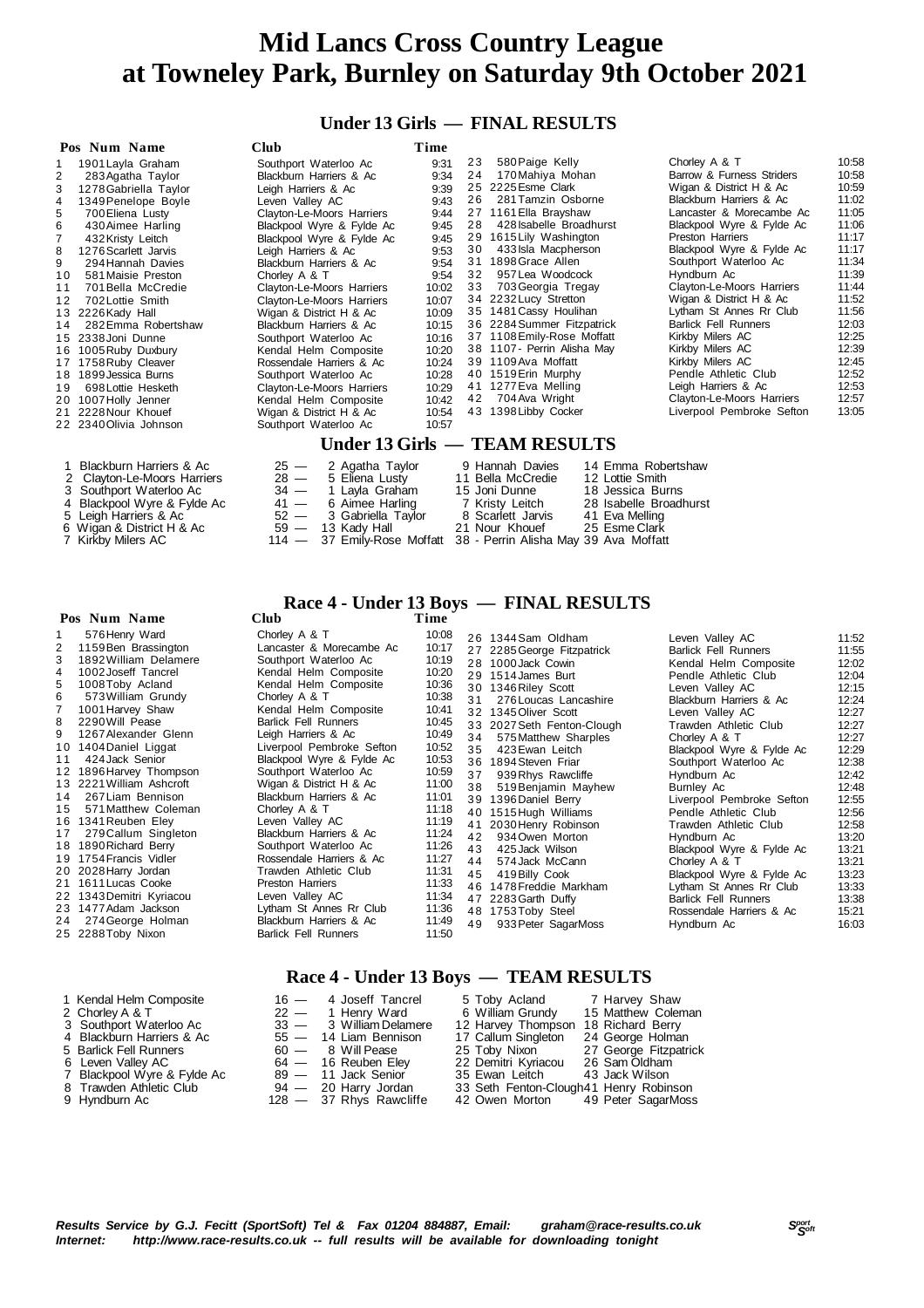### **Race 4 - Under 15 Girls — FINAL RESULTS**

|     | Pos Num Name                | Club                      | Time  |    |                            |                           |       |
|-----|-----------------------------|---------------------------|-------|----|----------------------------|---------------------------|-------|
|     | 1016 Sophie Cowin           | Kendal Helm Composite     | 10:22 |    | 22 1782 Louison Lemarchand | Sedbergh School RC        | 12:18 |
|     | 1015 Kate Collin            | Kendal Helm Composite     | 10:51 | 23 | 172 Honor Morton           | Barrow & Furness Striders | 12:18 |
| 3   | 597 Amelie Smethurst        | Chorley A & T             | 10:54 | 24 | 449 Madison Croft          | Blackpool Wyre & Fylde Ac | 12:40 |
|     | 301 Charlotte Robertshaw    | Blackburn Harriers & Ac   | 10:58 |    | 25 1171 Erin Gillan        | Lancaster & Morecambe Ac  | 12:42 |
| 5   | 1408 Erin Frost             | Liverpool Pembroke Sefton | 11:01 |    | 26 1632 Holly Moffatt      | <b>Preston Harriers</b>   | 12:44 |
| 6   | 1409 Sarah Yates            | Liverpool Pembroke Sefton | 11:16 |    | 27 2241 sobel Dyson        | Wigan & District H & Ac   | 12:51 |
|     | 1914 Emily Dean             | Southport Waterloo Ac     | 11:17 | 28 | 596 Lola Robertson         | Chorley A & T             | 12:56 |
| 8   | 1019 Lara Smith             | Kendal Helm Composite     | 11:23 | 29 | 709 Erika Corns            | Clayton-Le-Moors Harriers | 13:03 |
| 9   | 2240 Hannah Culshaw         | Wigan & District H & Ac   | 11:29 |    | 30 1114 Alexa Donnelly     | Kirkby Milers AC          | 13:05 |
| 10  | 1186 Esther Ward            | Lancaster & Morecambe Ac  | 11:30 |    | 31 2035 Grace Whittaker    | Trawden Athletic Club     | 13:20 |
|     | 11 2034 Gemma Kenniford     | Trawden Athletic Club     | 11:42 | 32 | 591 Louise Hallewell       | Chorley A & T             | 13:39 |
|     | 12 1173 Maddison Parrington | Lancaster & Morecambe Ac  | 11:45 |    | 33 1521 Olivia Shirazi     | Pendle Athletic Club      | 13:54 |
| 13  | 450 Ella Leonard            | Blackpool Wyre & Fylde Ac | 11:47 | 34 | 520Zoe Green               | Burnley Ac                | 14:15 |
| 14  | 593 Caitlin Hodgson         | Chorley A & T             | 11:48 | 35 | 1353 Brooke Durkin         | Leven Valley AC           | 14:18 |
| 15  | 1629 Zara Darkin            | <b>Preston Harriers</b>   | 11:54 | 36 | 711 Emily Nicholls         | Clayton-Le-Moors Harriers | 14:32 |
| 16. | 1628 Natasha Cooke          | <b>Preston Harriers</b>   | 11:58 |    | 37 1172 Abby Johnston      | Lancaster & Morecambe Ac  | 14:34 |
| 17  | 448 Louisa Bradburn         | Blackpool Wyre & Fylde Ac | 12:03 | 38 | 454 Megan Tipler           | Blackpool Wyre & Fylde Ac | 14:35 |
|     | 18 1416 Anna Yates          | Liverpool Pembroke Sefton | 12:05 | 39 | 521 Hollie Mayhew          | Burnley Ac                | 15:31 |
| 19  | 1170 Annie Dickinson        | Lancaster & Morecambe Ac  | 12:15 | 40 | 296 Isabelle Hartley       | Blackburn Harriers & Ac   | 15:58 |
| 20  | 1354 Sophie Leadbetter      | Leven Valley AC           | 12:18 | 41 | 1630 Connie Humes          | <b>Preston Harriers</b>   | 16:08 |
| 21  | 966 Heidi SagarMoss         | Hyndburn Ac               | 12:18 | 42 | 963 Ellie Holt             | Hyndburn Ac               | 16:56 |

### **Race 4 - Under 15 Girls — TEAM RESULTS**

| 1 Kendal Helm Composite     | $11 - 1$ Sophie Cowin   | 2 Kate Collin                            | 8 Lara Smith     |
|-----------------------------|-------------------------|------------------------------------------|------------------|
| 2 Liverpool Pembroke Sefton | $29 - 5$ Erin Frost     | 6 Sarah Yates 18 Anna Yates              |                  |
| 3 Lancaster & Morecambe Ac  | $41 - 10$ Esther Ward   | 12 Maddison Parrington19 Annie Dickinson |                  |
| 4 Chorley A & T             | 45 - 3 Amelie Smethurst | 14 Caitlin Hodgson 28 Lola Robertson     |                  |
| 5 Blackpool Wyre & Fylde Ac | $54 - 13$ Ella Leonard  | 17 Louisa Bradburn                       | 24 Madison Croft |
| 6 Preston Harriers          | 57 — 15 Zara Darkin     | 16 Natasha Cooke                         | 26 Holly Moffatt |

### **Race 5 - Under 15 Boys — FINAL RESULTS**

#### **Pos Num Name Club Time** 1 1622Matthew Clark Preston Harriers 12:28 1403 Myles Fraser Liverpool Pembroke Sefton<br>1350 Will McNally Leven Valley AC 3 1350 Will McNally Leven Valley AC 12:44<br>4 1906 Montgomery Barr Southport Waterloo Ac 12:50 4 1906Montgomery Barr Southport Waterloo Ac 12:50 5 588Marcus Thomasson Chorley A & T 13:03 6 1014Oliver Willoughby Kendal Helm Composite 13:05 7 586 Jack Lamb Chorley A & T 13:12<br>8 1164 James Brassington Lancaster & Morecambe Ac 13:26 8 1164James Brassington Lancaster & Morecambe Ac 13:26 9 1909Reuben Donnelly Southport Waterloo Ac 13:30 10 2317 Jack Barker Sedbergh School RC 13:31<br>11 846 Max Hazlehurst Glaxo Hoad Hill Harriers 13:40 11 846 Max Hazlehurst Glaxo Hoad Hill Harriers 13:40<br>12 1013 Noah Wadsworth Kendal Helm Composite 13:50 12 1013Noah Wadsworth Kendal Helm Composite 13:50<br>13 1911Luke Ward Southport Waterloo Ac 13:54 Southport Waterloo Ac 13:54<br>Preston Harriers 13:58 14 1620 Gordon Ballantyne Preston Harriers 13:58 13:58<br>15 291 Matthew Smith Blackburn Harriers & Ac 14:01 1 5 291Matthew Smith Blackburn Harriers & Ac 14:01 1 6 1009Alfie Addison Kendal Helm Composite 14:03 17 1281 Ethan Davies Leigh Harriers & Ac 14:13<br>18 1485 Oliver Thomson Lytham St Annes Rr Club 14:15 18 1485 Oliver Thomson Lytham St Annes Rr Club 14:15<br>19 1401 Isaac Dickinson Liverpool Pembroke Sefton 14:18 Liverpool Pembroke Sefton 14:18<br>Barlick Fell Runners 14:19 2 0 2286Logan McCredie Barlick Fell Runners 14:19 1351 Oliver Oldham 2 2 287Benjamin Livesey Blackburn Harriers & Ac 14:25 23 1352John Williamson Leven Valley AC 14:35<br>24 1012Joshua Todd Kendal Helm Composite 14:42 24 1012Joshua Todd **Kendal Helm Composite** 14:42<br>25 584 Reuben Goulding Chorley A & T 14:43 584 Reuben Goulding 26 1402Toby Farrer Liverpool Pembroke Sefton 14:49<br>27 585 Robert Kellett Chorley A & T 14:52 27 585 Robert Kellett Chorley A & T 14:52<br>28 1011 Alfie Todd Chorley Kendal Helm Composite 15:04 28 1011 Alfie Todd **Kendal Helm Composite** 15:04<br>29 139 Ethan Bateman Blackpool Wyre & Fylde Ac 15:06 29 439Ethan Bateman Blackpool Wyre & Fylde Ac 15:06<br>30 1905Owen Akins Southport Waterloo Ac 15:09 Southport Waterloo Ac 31 441 Alfie Hall **Blackpool Wyre & Fylde Ac** 15:17<br>32 1111 Luke Culshaw **Blackpool Wilers AC** 15:23 3 21111 Luke Culshaw Kirkby Milers AC 15:23<br>3 31910 Stephen Morgan Southport Waterloo Ac 15:26 3 3 1910Stephen Morgan Southport Waterloo Ac 15:26 3 4 708Louie Woodruff Clayton-Le-Moors Harriers 15:32 35 1283Lyndon Higgins Leigh Harriers & Ac 15:34<br>36 705 Charlie Barnes Clayton-Le-Moors Harriers 15:38 3 6 705Charlie Barnes Clayton-Le-Moors Harriers 15:38 37 1781M Medem Sedbergh School RC 15:44<br>38 707 Caleb Tregay Clayton-Le-Moors Harriers 15:50 3 707 Caleb Tregay Clayton-Le-Moors Harriers 1165 Zach Farnshaw Lancaster & Morecambe 3 9 1165Zach Earnshaw Lancaster & Morecambe Ac 16:07 40 2033Charlie Reeder Trawden Athletic Club 16:09<br>41 446 Edward Willetts Blackpool Wyre & Fylde Ac 16:20 41 446 Edward Willetts **Blackpool Wyre & Fylde Ac 16:20**<br>42 1279 Kieryn Blagg **Blackpool Wyre & Fylde Ac 16:20** Leigh Harriers & Ac 16:24<br>
Leigh Harriers & Ac 16:35 4 3 1287George Thompson Leigh Harriers & Ac 16:35 4 4 1166Ronan Maher Lancaster & Morecambe Ac 16:54 4 5 289George Ramsden Blackburn Harriers & Ac 16:55 4 6 288Callum Osborne Blackburn Harriers & Ac 16:58 4 7 2032Euan Fenton-Clough Trawden Athletic Club 17:00 48 1763 Harrison Smith Rossendale Harriers & Ac 19:49<br>49 1405 Daniel Palin Liverpool Pembroke Sefton 21:01 Liverpool Pembroke Sefton

### **Race 5 - Under 15 Boys — TEAM RESULTS**

| 1 Southport Waterloo Ac      |        | $26 - 4$ Montgomery Barr                  | 9 Reuben Donnelly                  | 13 Luke Ward       |
|------------------------------|--------|-------------------------------------------|------------------------------------|--------------------|
| 2 Kendal Helm Composite      |        | $34 - 6$ Oliver Willoughby                | 12 Noah Wadsworth 16 Alfie Addison |                    |
| 3 Chorley A & T              | $37 -$ | 5 Marcus Thomasson                        | 7 Jack Lamb                        | 25 Reuben Goulding |
| 4 Leven Valley AC            |        | 47 — 3 Will McNally                       | 21 Oliver Oldham                   | 23 John Williamson |
| 5 Liverpool Pembroke Sefton  |        | 47 - 2 Myles Fraser 19 Isaac Dickinson    |                                    | 26 Toby Farrer     |
| 6 Blackburn Harriers & Ac    |        | 82 - 15 Matthew Smith                     | 22 Benjamin Livesey                | 45 George Ramsden  |
| 7 Lancaster & Morecambe Ac   |        | 91 - 8 James Brassington 39 Zach Earnshaw |                                    | 44 Ronan Maher     |
| 8 Leigh Harriers & Ac        |        | 94 — 17 Ethan Davies                      | 35 Lyndon Higgins                  | 42 Kieryn Blagg    |
| 9 Blackpool Wyre & Fylde Ac  |        | 101 - 29 Ethan Bateman                    | 31 Alfie Hall                      | 41 Edward Willetts |
| 10 Clayton-Le-Moors Harriers |        | $108 - 34$ Louie Woodruff                 | 36 Charlie Barnes                  | 38 Caleb Tregay    |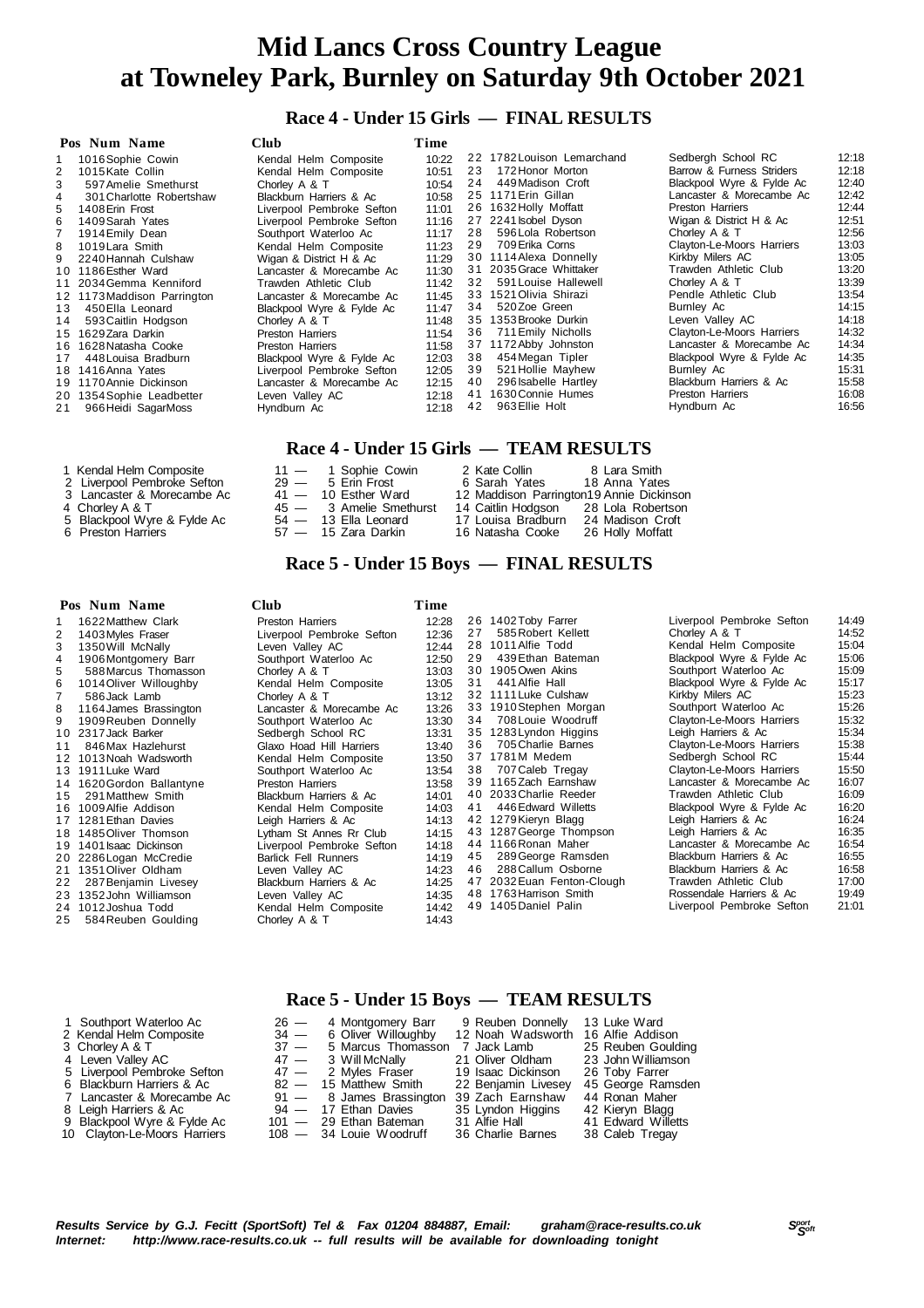### **Race 5 - Under 17 Women — FINAL RESULTS**

|                | Pos Num Name             | Club                      | Time  |     |                        |                           |       |
|----------------|--------------------------|---------------------------|-------|-----|------------------------|---------------------------|-------|
|                | 1183 Sophie Huxtable     | Lancaster & Morecambe Ac  | 14:07 | 12  | 717 Ciara Duffy        | Clayton-Le-Moors Harriers | 15:55 |
|                | 2 1185 Kirsty Maher      | Lancaster & Morecambe Ac  | 14:26 | 13  | 326 Molly Nicholls     | Blackburn Harriers & Ac   | 16:02 |
| 3              | 1655 Millie Walton       | Preston Harriers          | 14:29 |     | 14 1653 Martha Rayner  | Preston Harriers          | 16:07 |
| 4              | 719 Sianna Smith         | Clayton-Le-Moors Harriers | 14:48 | 15  | 465 Sophie Livingstone | Blackpool Wyre & Fylde Ac | 16:11 |
|                | 5 1415 Kate Sutcliffe    | Liverpool Pembroke Sefton | 14:50 | 16. | 1797 Rosie Wilson      | Sedbergh School RC        | 16:40 |
| 6              | 1023 Sarah Smith         | Kendal Helm Composite     | 14:56 |     | 317 Kiera Booth        | Blackburn Harriers & Ac   | 16:45 |
| $\overline{7}$ | 1649 Imogen Blackwell    | <b>Preston Harriers</b>   | 15:08 | 18  | 464 Betty Kershaw      | Blackpool Wyre & Fylde Ac | 16:48 |
| 8              | 1297 Lily Edwards        | Leigh Harriers & Ac       | 15:12 | 19  | 610 Amber Pilkington   | Chorley A & T             | 17:03 |
| 9              | 1652 Grace Rayner        | Preston Harriers          | 15:14 | 20  | 718 Hannah Eccles      | Clayton-Le-Moors Harriers | 18:23 |
| 10             | 716 Ella Dorrington-Levy | Clayton-Le-Moors Harriers | 15:15 | 21  | 466 Millie Oldham      | Blackpool Wyre & Fylde Ac | 19:06 |
| 11             | 463 Grace Blincow        | Blackpool Wyre & Fylde Ac | 15:19 |     |                        |                           |       |
|                |                          |                           |       |     |                        |                           |       |

### **Race 5 - Under 17 Women — TEAM RESULTS**

| 1 Preston Harriers          | $19 - 3$ Millie Walton  | 7 Imogen Blackwell 9 Grace Rayner      |  |
|-----------------------------|-------------------------|----------------------------------------|--|
| 2 Clayton-Le-Moors Harriers | $26 - 4$ Sianna Smith   | 10 Ella Dorrington-Levy12 Ciara Duffy  |  |
| 3 Blackpool Wyre & Fylde Ac | $44 - 11$ Grace Blincow | 15 Sophie Livingstone 18 Betty Kershaw |  |

### **Race 6 - Under 17 Men — FINAL RESULTS (\$=non-counter)**

|    | Pos Num Name             | Club                      | Time  |    |                           |                           |       |
|----|--------------------------|---------------------------|-------|----|---------------------------|---------------------------|-------|
|    | 600 Jacob Deacon         | Chorley A & T             | 16:58 | 21 | 602 Alex Glew             | Chorley A & T             | 19:57 |
| 2  | 2327 Daniel Richardson   | Sedberah School RC        | 17:52 | 22 | 314 Dexta Thompson        | Blackburn Harriers & Ac   | 20:06 |
| 3  | 308 David Holman         | Blackburn Harriers & Ac   | 17:58 |    | 23 1116 Cameron Oliver    | Kirkby Milers AC          | 20:11 |
| 4  | 458 Luke Rawcliffe       | Blackpool Wyre & Fylde Ac | 18:12 |    | 24 1413 James Read        | Liverpool Pembroke Sefton | 20:11 |
| 5  | 1643 Zack Taylor         | Preston Harriers          | 18:15 |    | 25 1179 James Twigg       | Lancaster & Morecambe Ac  | 20:14 |
| 6  | 1021 James Bowen         | Kendal Helm Composite     | 18:38 |    | 26 1175 Jack Collett      | Lancaster & Morecambe Ac  | 20:16 |
|    | 1645 Jenson Warren       | Preston Harriers          | 18:48 | 27 | 460 Ben Winnemore         | Blackpool Wyre & Fylde Ac | 20:27 |
| 8  | 1768 William Curry       | Rossendale Harriers & Ac  | 18:52 |    | 28 2324 Joseph Nolan      | Sedbergh School RC        | 21:47 |
| 9  | 1638 Charlie Haigh       | <b>Preston Harriers</b>   | 18:57 |    | 29 1792 Theodore Smalley  | Sedbergh School RC        | 21:55 |
| 10 | 1642 Billy Reid          | <b>Preston Harriers</b>   | 19:00 | 30 | 311 Umair Rafig           | Blackburn Harriers & Ac   | 21:56 |
| 11 | 455 Rafael Eaton         | Blackpool Wyre & Fylde Ac | 19:06 |    | 31 1411 Oliver Farrer     | Liverpool Pembroke Sefton | 22:19 |
|    | 12 1020 Harry Bowen      | Kendal Helm Composite     | 19:11 |    | 32 1786 Harry Cunningham  | Sedbergh School RC        | 22:52 |
| 13 | 309 Hayden Mercer        | Blackburn Harriers & Ac   | 19:14 |    | 33 1785 Oliver Bird       | Sedberah School RC        | 22:54 |
|    | 14 1635 Louie Clark      | <b>Preston Harriers</b>   | 19:16 | 34 | 522 Nathan Green          | Bumley Ac                 | 23:10 |
|    | 15 1636 George Denye     | Preston Harriers          | 19:27 | 35 | 604 Jones Lewis Warner    | Chorley A & T             | 23:42 |
|    | 16 2348 \$Thomas Renwick | Eden Runners              | 19:35 |    | 36 2318 Luke Cosgrove     | Sedbergh School RC        | 24:05 |
| 17 | 603Tom Murphy            | Chorley A & T             | 19:39 |    | 37 1784 Christian Bangard | Sedbergh School RC        | 24:09 |
| 18 | 310 Jack Paget-Fowler    | Blackburn Harriers & Ac   | 19:40 |    | 38 1791 Alexander Legge   | Sedbergh School RC        | 24:51 |
|    | 19 1115 Derri Henderson  | Kirkby Milers AC          | 19:42 |    | 39 1787 Alexander Curtis  | Sedbergh School RC        | 26:00 |
| 20 | 307 Codie Dewhurst       | Blackburn Harriers & Ac   | 19:56 |    |                           |                           |       |

### **Race 6 - Under 17 Men — TEAM RESULTS**

### **NOTE: Unattached and non-counters are DELETED before teams are calculated**

| 1 Preston Harriers                           | $21 - 5$ Zack Tavlor                       | 7 Jenson Warren                   | 9 Charlie Haigh                      |
|----------------------------------------------|--------------------------------------------|-----------------------------------|--------------------------------------|
| 2 Blackburn Harriers & Ac<br>3 Chorley A & T | 33 — 3 David Holman<br>37 — 1 Jacob Deacon | 13 Hayden Mercer<br>16 Tom Murphy | 17 Jack Paget-Fowler<br>20 Alex Glew |
| 4 Blackpool Wyre & Fylde Ac                  | 41 — 4 Luke Rawcliffe                      | 11 Rafael Eaton                   | 26 Ben Winnemore                     |
| 5 Sedbergh School RC                         | 57 — 2 Daniel Richardson 27 Joseph Nolan   |                                   | 28 Theodore Smalley                  |

### **Race 6 - Ladies under 20**

| Pos Num Name Cat/Pos | <b>Club</b>                                    | Time  |     |                                |                                       |       |
|----------------------|------------------------------------------------|-------|-----|--------------------------------|---------------------------------------|-------|
| 1662 Libby Huxley    | L <sub>20</sub> 1 Preston Harriers             | 19:17 | - 9 | 2303 Anna Lonsdale             | L20 9 Lancaster University            | 22:11 |
| 2 1924 Olivia Logan  | L20 2 Southport Waterloo Ac                    | 20:00 |     | 10 339 Amy-Nicola Davies       | L2010 Blackburn Harriers & Ac         | 22:17 |
| 3 1027 Lilian Lewis  | L <sub>20</sub> 3 Kendal Amateur Athletic Club | 20:41 |     | 11 1809 Alicia Newing          | L2011 Sedbergh School RC              | 22:18 |
| 4 1225 Finty Royle   | L20 4 Lancaster University                     |       |     | 20:46 12 1804 Ruby Ferguson    | L2012 Sedbergh School RC              | 24:18 |
| 5 1925 Lucy Milling  | L20 5 Southport Waterloo Ac                    |       |     | 20:51 13 1221 Jessica Dean     | L2013 Southport Waterloo Ac           | 24:22 |
| 6 725 Briony Holt    | L20 6 Clayton-Le-Moors Harriers                | 21.19 |     | 14 1807 Holly Haywood          | L2014 Sedbergh School RC              | 24:42 |
| 1222 Rheagan Edwards | L20 7 Lancaster University                     | 21:29 |     | 15 1808 Gabby Morris           | L <sub>20</sub> 15 Sedbergh School RC | 24:54 |
| 8 1026 Georgia Heath | L20 8 Kendal Amateur Athletic Club             |       |     | 21:39 16 724 Tanith-Jade Ellis | L2016 Clayton-Le-Moors Harriers       | 27:13 |

### **Race 6 - Ladies under 20 — TEAM RESULTS**

### **NOTE: Unattached and non-counters are DELETED before teams are calculated**

| Lancaster Universitv    | $20 - 4$ Finty Rovie  | 7 Rheagan Edwards 9 Anna Lonsdale |                  |
|-------------------------|-----------------------|-----------------------------------|------------------|
| 2 Southport Waterloo Ac | $20 - 2$ Olivia Logan | 5 Lucy Milling                    | 13 Jessica Dean  |
| 3 Sedbergh School RC    | 37 — 11 Alicia Newing | 12 Ruby Ferguson                  | 14 Holly Haywood |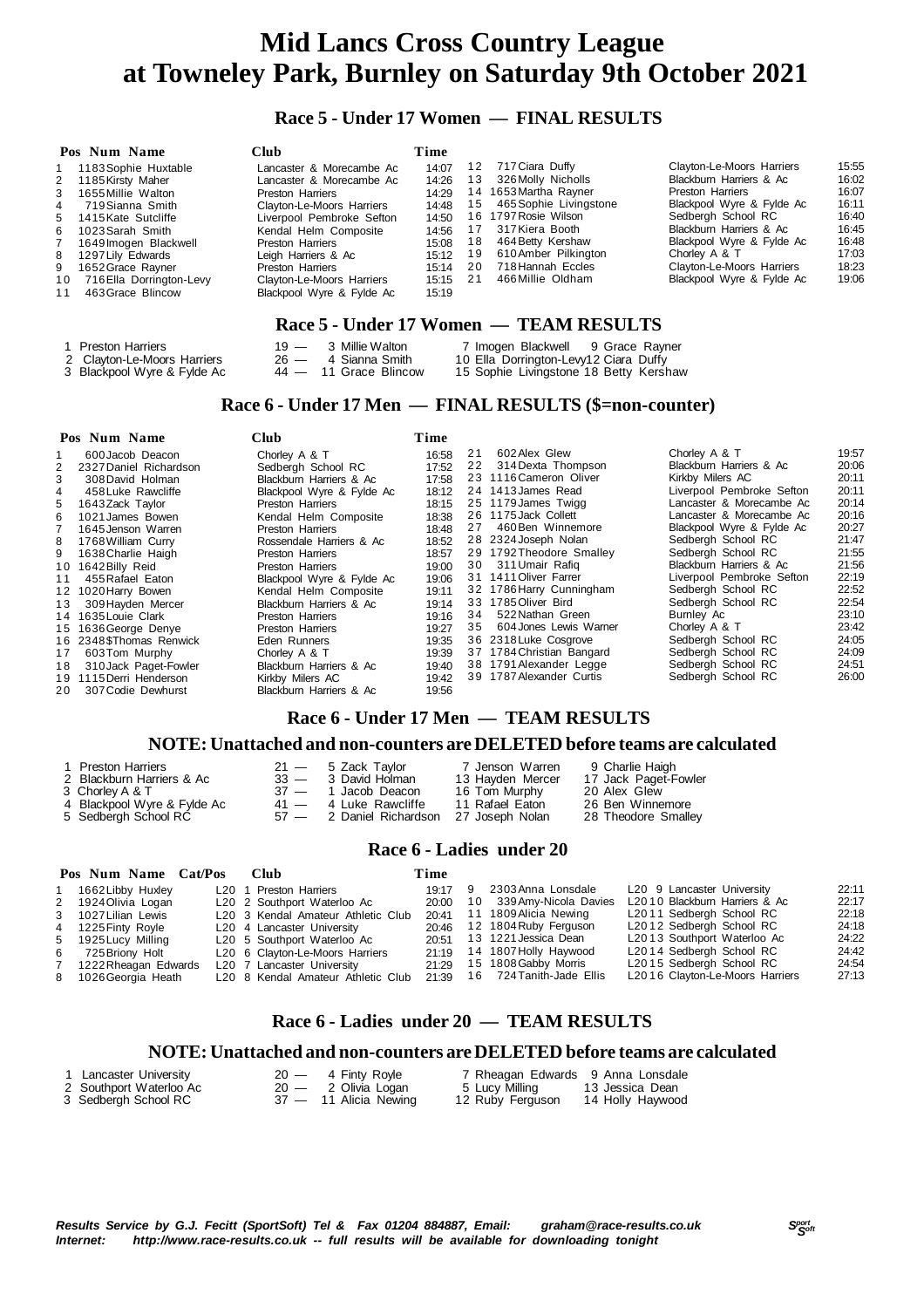### **Race 6 - Ladies over 18**

|        | Pos Num Name Cat/Pos                                   |    | Club                                                                            | Time           |                                                           |    |                                                                     |                |
|--------|--------------------------------------------------------|----|---------------------------------------------------------------------------------|----------------|-----------------------------------------------------------|----|---------------------------------------------------------------------|----------------|
| 1      | 1662 Libby Huxley                                      |    | L20 1 Preston Harriers                                                          | 19:17          | 74 1204 Jemma Cliff                                       | L. | 74 Lancaster University                                             | 26:02          |
| 2      | 1580 Carla Davies                                      |    | L35 1 Preston Harriers                                                          | 19:26          | 75<br>551 Liberty Bryan                                   | L  | 75 Chorley A & T                                                    | 26:04          |
| 3      | 1924 Olivia Logan                                      |    | L20 2 Southport Waterloo Ac                                                     | 20:00          | 76 2009 Lucy Parker                                       |    | L4017 Trawden Athletic Club                                         | 26:06          |
| 4      | 1387 Debra Crook                                       |    | L40 1 Liverpool Pembroke Sefton                                                 | 20:02          | 77 1956 Abby Tapping                                      | L. | 77 Thornton Cleveleys RC                                            | 26:08          |
| 5<br>6 | 249 Joanne Nelson<br>1027 Lilian Lewis                 |    | L45 1 Blackburn Harriers & Ac<br>L <sub>20</sub> 3 Kendal Amateur Athletic Club | 20:38<br>20:41 | 78 2148 Kay Twist                                         |    | L50 6 Wesham Road Runners & Ac                                      | 26:13          |
| 7      | 1225 Finty Royle                                       |    | L20 4 Lancaster University                                                      | 20:46          | 79 1871 Michelle Spencer                                  |    | L45 6 Southport Waterloo Ac                                         | 26:20          |
| 8      | 1925 Lucy Milling                                      |    | L20 5 Southport Waterloo Ac                                                     | 20:51          | 80<br>557 Anya Townsend<br>81<br>157 Heather Driver       | L. | 80 Chorley A & T<br>L3513 Barlick Fell Runners                      | 26:26<br>26:32 |
| 9      | 2304 Anna Philps                                       | L  | 9 Lancaster University                                                          | 21:04          | 82<br>402 Andrea Smith                                    |    | L55 4 Blackpool Wyre & Fylde Ac                                     | 26:33          |
| 10     | 725 Briony Holt                                        |    | L20 6 Clayton-Le-Moors Harriers                                                 | 21:19          | 83<br>384 Karen Dunford                                   |    | L55 5 Blackpool Wyre & Fylde Ac                                     | 26:34          |
|        | 11 1222 Rheagan Edwards                                |    | L20 7 Lancaster University                                                      | 21:29          | 84 1334 Leanne Scott                                      |    | L3514 Leven Valley AC                                               | 26:34          |
|        | 12 1026 Georgia Heath                                  |    | L20 8 Kendal Amateur Athletic Club                                              | 21:39          | 85 1586 Katie Johnstone                                   | L. | 85 Preston Harriers                                                 | 26:51          |
|        | 13 2216 Lisa Williams                                  | L. | 13 Wigan & District H & Ac                                                      | 21:54          | 86 1208 Amelia Page                                       | L. | 86 Lancaster University                                             | 26:56          |
| 14     | 234 Katie Buckingham<br>15 2303 Anna Lonsdale          | L  | 14 Blackburn Harriers & Ac                                                      | 21:57<br>22:11 | 87<br>671 Lisa Ellis                                      |    | L3515 Clayton-Le-Moors Harriers                                     | 27:03          |
|        | 16 1456 Joanna Goorney                                 |    | L20 9 Lancaster University<br>L50 1 Lytham St Annes Rr Club                     | 22:14          | 88 2060 Joanna Barnard                                    |    | L45 7 Walney Wind Cheetahs                                          | 27:09          |
| 17     | 553 Laura Livesey                                      |    | L35 2 Chorley A & T                                                             | 22:16          | 89 1698 Sarah Denver<br>90                                |    | L3516 Red Rose Road Runners                                         | 27:10          |
| 18     | 339 Amy-Nicola Davies                                  |    | L2010 Blackburn Harriers & Ac                                                   | 22:17          | 253 Michelle Teare<br>91<br>724 Tanith-Jade Ellis         |    | L45 8 Blackburn Harriers & Ac<br>L2016 Clayton-Le-Moors Harriers    | 27:12<br>27:13 |
|        | 19 1809 Alicia Newing                                  |    | L2011 Sedbergh School RC                                                        | 22:18          | 92<br>131 Kerry Lomas                                     |    | L3517 Astley & Tyldesley RR                                         | 27:22          |
|        | 20 1205 Bethan Dowsett                                 | L. | 20 Lancaster University                                                         | 22:21          | 93<br>854 Vicki Sherrington                               |    | L50 7 Helm Hill Runners                                             | 27:24          |
|        | 21 1394 Rachel Yates                                   |    | L45 2 Liverpool Pembroke Sefton                                                 | 22:31          | 94<br>233 Jan Buckingham                                  |    | L55 6 Blackburn Harriers & Ac                                       | 27:36          |
|        | 22 1780 Hailey Fletcher                                | L  | 22 Sedbergh School RC                                                           | 22:40          | 95 1462 Claire Markham                                    |    | L45 9 Lytham St Annes Rr Club                                       | 27:42          |
| 23     | 397 Carly Morgan                                       | L  | 23 Blackpool Wyre & Fylde Ac                                                    | 22:57          | 96 1585 Marian Hesketh                                    |    | L65 1 Preston Harriers                                              | 27:44          |
|        | 24 1149 Georgia Hannam<br>25 1466 Clare Taylor         | L  | 24 Lancaster & Morecambe Ac<br>L40 2 Lytham St Annes Rr Club                    | 23:02<br>23:07 | 97 1993 Samantha Barnes                                   |    | L4018 Trawden Athletic Club                                         | 27:48          |
| 26     | 988 Heather Eccles                                     |    | L35 3 Kendal Amateur Athletic Club                                              | 23:12          | 98 1153 Miriam Maher                                      |    | L50 8 Lancaster & Morecambe Ac                                      | 27:53          |
|        | 27 1332 Elizabeth McNally                              |    | L50 2 Leven Valley AC                                                           | 23:21          | 99<br>989 Carolyn Kevan<br>100 2210 Amy Tinker            |    | L55 7 Kendal Amateur Athletic Club<br>L 100 Wigan & District H & Ac | 27:55<br>27:56 |
|        | 28 2278 Nina Pilkington                                |    | L40 3 Wigan Phoenix                                                             | 23:27          | 101 675 Helen Harrison                                    |    | L50 9 Clayton-Le-Moors Harriers                                     | 28:01          |
| 29     | 748 Vicki Doherty                                      |    | L40 4 Garstang Running Club                                                     | 23:28          | 1021465 Julia Rolfe                                       |    | L55 8 Lytham St Annes Rr Club                                       | 28:17          |
|        | 30 1861 Clare Constable                                |    | L50 3 Southport Waterloo Ac                                                     | 23:33          | 103 238 Helen Dawson-Smith L50 10 Blackburn Harriers & Ac |    |                                                                     | 28:21          |
|        | 31 2207 Rachel Sidebotham L                            |    | 31 Wigan & District H & Ac                                                      | 23:35          | 104 1454 Terri Eccles                                     |    | L4019 Lytham St Annes Rr Club                                       | 28:30          |
| 32     | 239 Carly Edwards                                      |    | L35 4 Blackburn Harriers & Ac                                                   | 23:43          | 105 749 Mary Hewitt                                       |    | L65 2 Garstang Running Club                                         | 28:40          |
| 33     | 229 Rachael Ashcroft<br>34 1459 Barbara Holmes         | L. | 33 Blackburn Harriers & Ac<br>L60 1 Lytham St Annes Rr Club                     | 23:48<br>23:49 | 106 1451 Kirsten Burnett                                  |    | L4510 Lytham St Annes Rr Club                                       | 28:47          |
|        | 35 2012 Julie Townson                                  |    | L60 2 Trawden Athletic Club                                                     | 23:53          | 107 1996 Rebecca Bradshaw                                 |    | L 107 Trawden Athletic Club                                         | 28:51          |
|        | 36 2279Emma Weall                                      |    | L40 5 Wigan Phoenix                                                             | 23:53          | 108 680 Jean Knightley<br>109 1150 Jennie Hodgson         |    | L60 4 Clayton-Le-Moors Harriers<br>L60 5 Lancaster & Morecambe Ac   | 28:56<br>29:03 |
| 37     | 555 Nicola Raby                                        |    | L45 3 Chorley A & T                                                             | 24:01          | 110 747 Sheena Cottam                                     |    | L5011 Garstang Running Club                                         | 29:05          |
| 38     | 757 Jayne Perry                                        |    | L40 6 Garstang Running Club                                                     | 24:08          | 1111868 Helen Lodge                                       |    | L5012 Southport Waterloo Ac                                         | 29:07          |
|        | 39 1699 Samantha Edwards L35                           |    | 5 Red Rose Road Runners                                                         | 24:12          | 112 2127 Maureen Danson                                   |    | L55 9 Wesham Road Runners & Ac                                      | 29:09          |
|        | 40 2011 Victoria Rogan                                 |    | L35 6 Trawden Athletic Club                                                     | 24:14          | 113 686 Jane Ryan                                         |    | L4020 Clayton-Le-Moors Harriers                                     | 29:11          |
| 41     | 752 Claire Lyons                                       | L. | 41 Garstang Running Club                                                        | 24:15          | 114 673 Rachel Gilmore                                    |    | L5013 Clayton-Le-Moors Harriers                                     | 29:17          |
| 42     | 668C Darling-Smedley<br>43 1804 Ruby Ferguson          |    | L40 7 Clayton-Le-Moors Harriers<br>L2012 Sedbergh School RC                     | 24:16<br>24:18 | 1151814 Jane Woodburn                                     |    | L5014 Skelmersdale Boundary H                                       | 29:18          |
|        | 44 2352\$Helen Buchan                                  |    | L40 8 Ribble Valley Harriers                                                    | 24:19          | 116 1862 Susan Cooper<br>117 2201 Lucy McKenna            |    | L65 3 Southport Waterloo Ac                                         | 29:37<br>29:44 |
|        | 45 1221 Jessica Dean                                   |    | L2013 Southport Waterloo Ac                                                     | 24:22          | 118 387 Amanda Fuller                                     |    | L 117 Wigan & District H & Ac<br>L4511 Blackpool Wyre & Fylde Ac    | 30:04          |
| 46     | 679Kim Kennedy                                         |    | L40 9 Clayton-Le-Moors Harriers                                                 | 24:24          | 119 1468 Alexandra Young                                  |    | L 119 Lytham St Annes Rr Club                                       | 30:08          |
|        | 47 1728 Joanne Cleaver                                 |    | L35 7 Rossendale Harriers & Ac                                                  | 24:26          | 120 2134 Antoinette Holton                                |    | L3518 Wesham Road Runners & Ac                                      | 30:12          |
|        | 48 2277 Karen Moorfield                                |    | L35 8 Wigan Phoenix                                                             | 24:27          | 121 2061 Justine Blackburn                                |    | L3519 Walney Wind Cheetahs                                          | 30:18          |
|        | 49 1246 Rachel Hodgkinson                              |    | L50 4 Leigh Harriers & Ac                                                       | 24:30          | 122 1702 Alison Mercer                                    |    | L60 6 Red Rose Road Runners                                         | 30:30          |
| 50     | 856 Kerri Wadsworth<br>51 1807 Holly Haywood           |    | L4010 Helm Hill Runners<br>L2014 Sedbergh School RC                             | 24:40<br>24:42 | 123 1957 Sophie Uttley                                    |    | L 123 Thornton Cleveleys RC                                         | 30:38          |
| 52     | 252 Rebecca Shorrock                                   | L. | 52 Blackburn Harriers & Ac                                                      | 24:45          | 124 2128 Emma Davies                                      |    | L 124 Wesham Road Runners & Ac                                      | 30:40          |
| 53     | 390 Julie Hall                                         |    | L4011 Blackpool Wyre & Fylde Ac                                                 | 24:48          | 125 2122 Clare Belfield<br>126 1737 Sara Steel            |    | L3520 Wesham Road Runners & Ac<br>L4021 Rossendale Harriers & Ac    | 30:56<br>31:00 |
|        | 54 1808 Gabby Morris                                   |    | L <sub>20</sub> 15 Sedbergh School RC                                           | 24:54          | 127 2287 Donna Milligan                                   |    | L3521 Barlick Fell Runners                                          | 31:07          |
|        | 55 1870 Andrea Scarborough L4012 Southport Waterloo Ac |    |                                                                                 | 24:56          | 128 1467 Julie Wiseman                                    |    | L60 7 Lytham St Annes Rr Club                                       | 31:09          |
| 56     | 554 Laura Murphy                                       |    | L45 4 Chorley A $\&$ T                                                          | 24:58          | 129 2137 Louise Lord                                      |    | L4512 Wesham Road Runners & Ac                                      | 31:13          |
|        | 57 2197 Jacqui Jones                                   |    | L55 1 Wigan & District H & Ac                                                   | 25:02          | 130 2076 Lauren Wright                                    |    | L 130 Walney Wind Cheetahs                                          | 31:20          |
| 58     | 164 Sarah Bouffler                                     |    | L4013 Barrow & Furness Striders                                                 | 25:03          | 131 678 Jane Hylands                                      |    | L5015 Clayton-Le-Moors Harriers                                     | 31:24          |
| 60     | 59 1865 Carole James<br>156 Laura Craig                |    | L55 2 Southport Waterloo Ac<br>L35 9 Barlick Fell Runners                       | 25:10<br>25:15 | 132 1600 Julie Tyrer                                      |    | L4513 Preston Harriers                                              | 31:36          |
| 61     | 664 Michelle Abbott                                    |    | L4014 Clayton-Le-Moors Harriers                                                 | 25:15          | 133 1592 Elena Macdonald                                  |    | L4514 Preston Harriers                                              | 32:34          |
| 62     | 683 Dawn Ridsdale                                      |    | L3510 Clayton-Le-Moors Harriers                                                 | 25:16          | 134 2191 Adrienne Barnes<br>135 1450 Pamela Binns         |    | L5016 Wigan & District H & Ac<br>L75 1 Lytham St Annes Rr Club      | 33:15<br>33:34 |
|        | 63 2195 Katrina Hamilton                               | L. | 63 Wigan & District H & Ac                                                      | 25:24          | 136 2005 L Hawthornthwaite                                |    | L4022 Trawden Athletic Club                                         | 33:48          |
|        | 64 1464 Helen Rennie                                   |    | L3511 Lytham St Annes Rr Club                                                   | 25:26          | 137 1455 Sylvia Gittins                                   |    | L75 2 Lytham St Annes Rr Club                                       | 34:39          |
| 65     | 558 Rebecca Ward                                       |    | L3512 Chorley A & T                                                             | 25:28          | 138 1599 Angela Tranter                                   |    | L5510 Preston Harriers                                              | 34:41          |
| 66     | 684 Irene Roche                                        |    | L60 3 Clayton-Le-Moors Harriers                                                 | 25:30          | 139 395 Fiona Martin                                      |    | L3522 Blackpool Wyre & Fylde Ac                                     | 35:20          |
|        | 67 2211 Kelly Towns                                    |    | L4015 Wigan & District H & Ac                                                   | 25:36          | 140 2144 Julie Rooney                                     |    | L4515 Wesham Road Runners & Ac                                      | 35:25          |
|        | 68 2064 Janice Callister                               |    | L55 3 Walney Wind Cheetahs                                                      | 25:38          | 141 1999 Julie Carman                                     |    | L65 4 Trawden Athletic Club                                         | 35:52          |
|        | 69 2300 Louise Goddard<br>70 1206 Merlyn Gilldaley     | L. | L50 5 Lancaster & Morecambe Ac<br>70 Lancaster University                       | 25:39<br>25:40 | 142 670 Christine Egerton                                 |    | L70 1 Clayton-Le-Moors Harriers                                     | 35:58          |
| 71     | 237 Lindsay Davies                                     |    | L45 5 Blackburn Harriers & Ac                                                   | 25:41          | 143 681 Christine Leathley                                |    | L70 2 Clayton-Le-Moors Harriers<br>L4516 Clayton-Le-Moors Harriers  | 36:56<br>40:31 |
|        | 72 2059 Kim Anderson                                   |    | L4016 Walney Wind Cheetahs                                                      | 25:47          | 144 690 Sharon Wilson<br>145 864 Patricia Henry           |    | L5511 Hyndburn Ac                                                   | 41:11          |
| 73     | 398 Basia Pawelczak                                    | L. | 73 Blackpool Wyre & Fylde Ac                                                    | 26:01          | 146 665 Susan Allen                                       |    | L60 8 Clayton-Le-Moors Harriers                                     | 41:21          |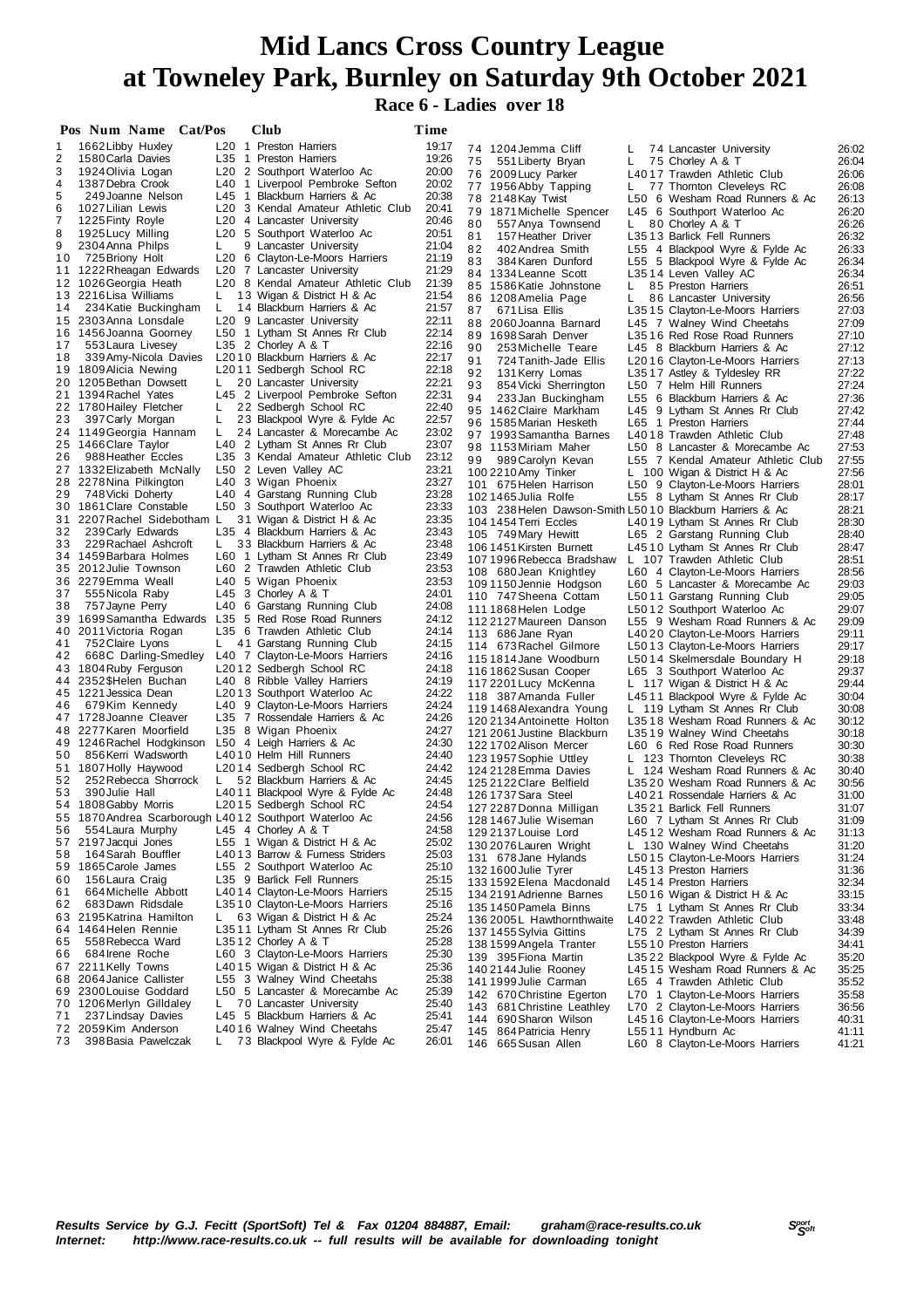**Race 6 - Ladies over 18 — TEAM RESULTS**

### **NOTE: Unattached and non-counters are DELETED before teams are calculated**

|    | 1 Lancaster University             | $27 -$  | 7 Finty Royle            | 9 Anna Philps                             | 11 Rheagan Edwards                        |
|----|------------------------------------|---------|--------------------------|-------------------------------------------|-------------------------------------------|
|    | Blackburn Harriers & Ac            | $37 -$  | 5 Joanne Nelson          | 14 Katie Buckingham                       | 18 Amy-Nicola Davies                      |
|    | 3 Southport Waterloo Ac            | $41 -$  | 3 Olivia Logan           | 8 Lucy Milling                            | 30 Clare Constable                        |
|    | 4 Kendal Amateur Athletic Club     | 44 —    | 6 Lilian Lewis           | 12 Georgia Heath                          | 26 Heather Eccles                         |
|    | 5 Lytham St Annes Rr Club          | 75 —    | 16 Joanna Goorney        | 25 Clare Taylor                           | 34 Barbara Holmes                         |
|    | 6 Sedbergh School RC               |         | 84 - 19 Alicia Newing    | 22 Hailey Fletcher                        | 43 Ruby Ferguson                          |
|    | 7 Preston Harriers                 | $87 -$  | 1 Libby Huxley           | 2 Carla Davies                            | 84 Katie Johnstone                        |
|    | Clayton-Le-Moors Harriers          | $97 -$  | 10 Briony Holt           | 42 C Darling-Smedley                      | 45 Kim Kennedy                            |
|    | 9 Wigan & District H & Ac          |         | $100 - 13$ Lisa Williams | 31 Rachel Sidebotham 56 Jacqui Jones      |                                           |
|    | 'В'<br>10 Lancaster University     |         | $104 - 15$ Anna Lonsdale | 20 Bethan Dowsett                         | 69 Merlyn Gilldaley                       |
|    | 11 Garstang Running Club           |         | 108 - 29 Vicki Doherty   | 38 Jayne Perry                            | 41 Claire Lyons                           |
|    | 12 Chorley A & T                   |         | 109 - 17 Laura Livesey   | 37 Nicola Raby                            | 55 Laura Murphy                           |
|    | 13 Wigan Phoenix                   | $111 -$ | 28 Nina Pilkington       | 36 EmmaWeall                              | 47 Karen Moorfield                        |
|    | 14 Blackburn Harriers & Ac<br>'B'  |         | $116 - 32$ Carly Edwards | 33 Rachael Ashcroft                       | 51 Rebecca Shorrock                       |
|    | 15 Blackpool Wyre & Fylde Ac       |         | $147 - 23$ Carly Morgan  | 52 Julie Hall                             | 72 Basia Pawelczak                        |
|    | 16 Trawden Athletic Club           |         | $150 - 35$ Julie Townson | 40 Victoria Rogan                         | 75 Lucy Parker                            |
|    | 17 Southport Waterloo Ac<br>'В'    |         | 156 - 44 Jessica Dean    | 54 Andrea Scarborough58                   | Carole James                              |
|    | 18 Clayton-Le-Moors Harriers 'B'   | $186 -$ | 60 Michelle Abbott       | 61 Dawn Ridsdale                          | 65 Irene Roche                            |
|    | 19 Lancaster & Morecambe Ac        | $189 -$ | 24 Georgia Hannam        | 68 Louise Goddard                         | 97 Miriam Maher                           |
|    | 'В'<br>20 Chorley A & T            |         | 217 - 64 Rebecca Ward    | 74 Liberty Bryan                          | 79 Anya Townsend                          |
|    | 21 Walney Wind Cheetahs            | $225 -$ | 67 Janice Callister      | 71 Kim Anderson                           | 87 Joanna Barnard                         |
|    | 22 Wigan & District H & Ac 'B'     | $227 -$ | 62 Katrina Hamilton      | 66 Kelly Towns                            | 99 Amy Tinker                             |
|    | 23 Red Rose Road Runners           | $248 -$ |                          | 39 Samantha Edwards 88 Sarah Denver       | 121 Alison Mercer                         |
|    | 'В'<br>24 Lytham St Annes Rr Club  | $258 -$ | 63 Helen Rennie          | 94 Claire Markham                         | 101 Julia Rolfe                           |
|    | 25 Barlick Fell Runners            |         | 265 — 59 Laura Craig     | 80 Heather Driver                         | 126 Donna Milligan                        |
|    | 26 Blackpool Wyre & Fylde Ac 'B'   | $280 -$ | 81 Andrea Smith          | 82 Karen Dunford                          | 117 Amanda Fuller                         |
| 27 | Wesham Road Runners & Ac           | $307 -$ | 77 Kay Twist             | 111 Maureen Danson                        | 119 Antoinette Holton                     |
|    | 28 Trawden Athletic Club<br>'В'    |         | 337 - 96 Samantha Barnes |                                           | 106 Rebecca Bradshaw135 L Hawthornthwaite |
|    | 'B'<br>29 Preston Harriers         |         | 358 - 95 Marian Hesketh  | 131 Julie Tyrer                           | 132 Elena Macdonald                       |
|    | "В'<br>30 Wesham Road Runners & Ac |         | 375 - 123 Emma Davies    | 124 Clare Belfield                        | 128 Louise Lord                           |
|    |                                    |         |                          | Race 6 - Ladies  over 35  —  TEAM RESULTS |                                           |

### **NOTE: Unattached and non-counters are DELETED before teams are calculated**

 1 Lytham St Annes Rr Club 25 — 4 Joanna Goorney 7 Clare Taylor 14 Barbara Holmes Lancaster & Morecambe Ac 172 — 41 Louise Go<br>Wesham Road Runners & Ac 197 — 45 Kay Twist 16 Wesham Road Runners & Ac

2 Wigan Phoenix 50 — 10 Nina Pilkington 16 Emma Weall 24 Karen Moorfiel<br>3 Chorley A & T 51 - 5 Laura Livesey 17 Nicola Raby 29 Laura Murphy<br>4 Blackburn Harriers & Ac 58 - 3 Joanne Nelson 13 Carly Edwards 42 Lindsay Davie 3 Chorley A & T 51 — 5 Laura Livesey 17 Nicola Raby 29 Laura Murphy 4 Blackburn Harriers & Ac 58 — 3 Joanne Nelson 13 Carly Edwards 42 Lindsay Davies 3 Joanne Nelson 13 Carly Edwards 42 Lindsay Davies<br>
5 Southport Waterloo Ac 72 - 12 Clare Constable 28 Andrea Scarborough32 Carole James<br>
6 Clayton-Le-Moors Harriers 77 - 21 C Darling-Smedley 22 Kim Kennedy 34 Michelle Abb 6 Clayton-Le-Moors Harriers 77 — 21 C Darling-Smedley 22 Kim Kennedy 34 Michelle Abbott 7 Trawden Athletic Club 79 — 15 Julie Townson 20 Victoria Rogan 44 Lucy Parker 8 Garstang Running Club 96 — 11 Vicki Doherty 18 Jayne Perry 67 Mary Hewitt 9 Blackpool Wyre & Fylde Ac 124 — 27 Julie Hall 48 Andrea Smith 49 Karen Dunford 10 Walney Wind Cheetahs 135 — 40 Janice Callister 43 Kim Anderson 52 Joanna Barnard 11 Preston Harriers 148 - 1 Carla Davies 59 Marian Hesketh 88 Julie Tyrer<br>12 Red Rose Road Runners 153 - 19 Samantha Edwards 53 Sarah Denver 81 Alison Mercer 153 — 19 Samantha Edwards 53 Sarah Denver 81 Alison Mercer<br>159 — 30 Jacqui Jones 39 Kelly Towns 90 Adrienne Barnes 13 Wigan & District H & Ac 159 — 30 Jacqui Jones 39 Kelly Towns 90 Adrienne Barn<br>14 Barlick Fell Runners 164 — 33 Laura Craig 17 Heather Driver 84 Donna Milligan 14 Barlick Fell Runners 164 — 33 Laura Craig 164 - 47 Heather Driver 84 Donna Milligan<br>15 Lancaster & Morecambe Ac 172 — 41 Louise Goddard 61 Miriam Maher 70 Jennie Hodgson<br>16 Wesham Road Runners & Ac 197 — 45 Kay Twist 73

### **Race 6 - Ladies over 45 — TEAM RESULTS**

### **NOTE: Unattached and non-counters are DELETED before teams are calculated**

| 1 Lytham St Annes Rr Club   | 33 - 2 Joanna Goorney    | 6 Barbara Holmes  | 25 Claire Markham   |
|-----------------------------|--------------------------|-------------------|---------------------|
| 2 Southport Waterloo Ac     | 35 - 5 Clare Constable   | 12 Carole James   | 18 Michelle Spencer |
| 3 Blackburn Harriers & Ac   | $39 - 1$ Joanne Nelson   | 16 Lindsay Davies | 22 Michelle Teare   |
| 4 Clayton-Le-Moors Harriers | $76 - 13$ Irene Roche    | 29 Helen Harrison | 34 Jean Knightley   |
| 5 Lancaster & Morecambe Ac  | $77 - 15$ Louise Goddard | 27 Miriam Maher   | 35 Jennie Hodgson   |
| 6 Blackpool Wyre & Fylde Ac | 81 - 19 Andrea Smith     | 20 Karen Dunford  | 42 Amanda Fuller    |
| 7 Wesham Road Runners & Ac  | 100 — 17 Kay Twist       | 38 Maureen Danson | 45 Louise Lord      |
| 8 Preston Harriers          | 121 - 26 Marian Hesketh  | 47 Julie Tyrer    | 48 Elena Macdonald  |
|                             |                          |                   |                     |

### **Race 6 - Ladies over 55 — TEAM RESULTS**

### **NOTE: Unattached and non-counters are DELETED before teams are calculated**

| Lytham St Annes Rr Club     | 32 — 1 Barbara Holmes | 12 Julia Rolfe    | 19 Julie Wiseman     |
|-----------------------------|-----------------------|-------------------|----------------------|
| 2 Clayton-Le-Moors Harriers | $43 - 5$ Irene Roche  | 14 Jean Knightley | 24 Christine Egerton |
|                             |                       |                   |                      |

### **Race 6 - Ladies over 65 — TEAM RESULTS No complete teams**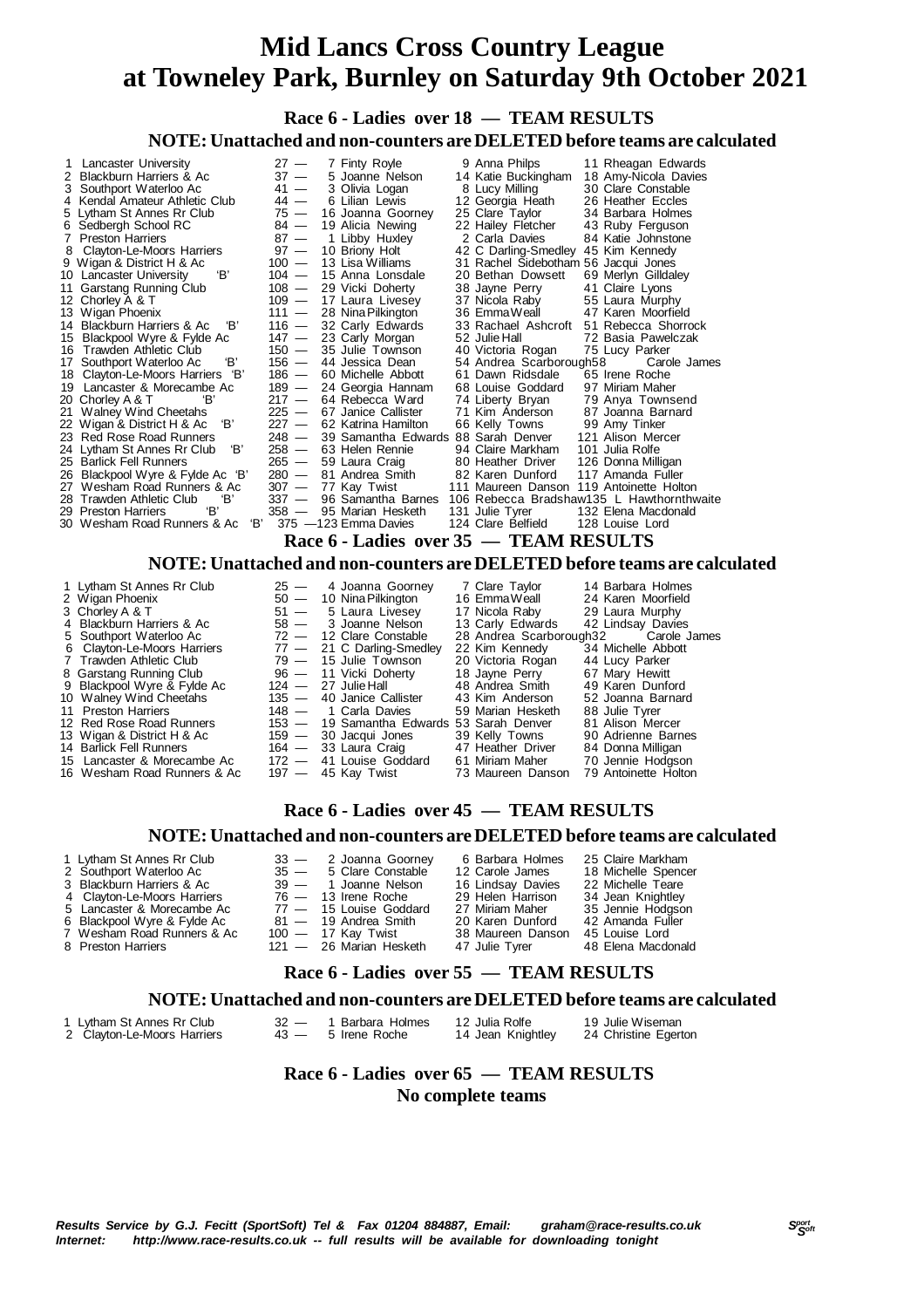### **Senior Men — FINAL RESULTS (\$=non-counter)**

|                | Pos Num Name Cat/Pos                        | Club                                                            | Time           |                                                            |                                                                 |                |
|----------------|---------------------------------------------|-----------------------------------------------------------------|----------------|------------------------------------------------------------|-----------------------------------------------------------------|----------------|
| 1              | 1024 Fraser Sproul                          | U20 1 Kendal Amateur Athletic Club                              | 30:59          | 86<br>735 Richard Jones                                    | V4016 Garstang Running Club                                     | 39:16          |
| 2              | 1188 Rhys Ashton                            | U20 2 Lancaster & Morecambe Ac                                  | 31:03          | 87<br>729 Simon Gora                                       | Garstang Running Club                                           | 39:22          |
| 3              | 359 Luke Minns                              | Blackpool Wyre & Fylde Ac                                       | 31:05          | 88<br>637 Justin Edwards                                   | V4520 Clayton-Le-Moors Harriers                                 | 39:39          |
| 4              | 1827 Ben Johnson                            | Southport Waterloo Ac                                           | 32:03          | 89 1312 Christopher Durkin                                 | V4017 Leven Valley AC                                           | 39:42          |
| 5              | 160 Ross Campbell                           | Barrow & Furness Striders                                       | 32:04          | 90 1984 Paul Needham                                       | V50 7 Trawden Athletic Club                                     | 39:46          |
| 6              | 1194 Reuben Copley                          | Lancaster University                                            | 32:07          | 91 1938 Joseph Tyldesley                                   | Thornton Cleveleys RC                                           | 39:49          |
| $\overline{7}$ | 2349 \$Mick Hill                            | V45 1 Leeds City Athletic Club                                  | 32:23          | 92 1318 David Kyriacou                                     | Leven Valley AC                                                 | 39:54          |
| 8              | 1439 Alistair Leivers                       | Lytham St Annes Rr Club                                         | 32:32          | 93<br>364 Chris Rawcliffe                                  | V4018 Blackpool Wyre & Fylde Ac                                 | 39.56          |
| 9              | 1140 Beau Smith                             | Lancaster & Morecambe Ac                                        | 32:42          | 94 1365 John Dickinson                                     | V55 6 Liverpool Pembroke Sefton                                 | 40:04          |
|                | 10 1202 Andrew Thomas                       | Lancaster University                                            | 33:03          | 95<br>350 Stuart Hall                                      | V4019 Blackpool Wyre & Fylde Ac                                 | 40:07          |
| 11             | 202 Marc Hartley                            | Blackburn Harriers & Ac                                         | 33:06          | 96 1811 Daniel Gilbody                                     | Skelmersdale Boundary H                                         | 40:11          |
|                | 12 2291 Joe Gebbie                          | Blackburn Harriers & Ac                                         | 33:13          | 97 1574 David Watson                                       | V50 8 Preston Harriers                                          | 40:14          |
|                | 13 1840 Francois Rafferty                   | V50 1 Southport Waterloo Ac                                     | 33:21          | 346 Stephen Dunn<br>98                                     | V4020 Blackpool Wyre & Fylde Ac                                 | 40:18          |
|                | 14 1032 Liam Brown                          | Kirkby Milers AC                                                | 33:22          | 99 1382 Chris Pedder                                       | V60 1 Liverpool Pembroke Sefton                                 | 40:22          |
|                | 15 1137 Lee Parrington                      | V40 1 Lancaster & Morecambe Ac                                  | 33:24          | 100 1683 Simon Shaw                                        | V55 7 Red Rose Road Runners                                     | 40:23          |
|                | 16 1822 David Hamilton                      | V50 2 Southport Waterloo Ac                                     | 33:30          | 101 2351 \$Dan Timperley                                   | Oldham & Royton H & Ac                                          | 40:24          |
|                | 17 1326 Matthew Wall                        | Leven Valley AC                                                 | 33:35          | 1021564 John Rainford                                      | V60 2 Preston Harriers                                          | 40:34          |
|                | 18 1820 Mark Dunham                         | V40 2 Southport Waterloo Ac                                     | 33:42          | 103 765 Jeffrey Chadwick                                   | V50 9 Glaxo Hoad Hill Harriers                                  | 40:40          |
|                | 19 1576 Wesley Wilkinson                    | <b>Preston Harriers</b>                                         | 33:56          | 104 1685 Stuart Smith                                      | V4521 Red Rose Road Runners                                     | 40:41          |
|                | 20 1570 Chris Tully                         | V40 3 Preston Harriers                                          | 34:03          | 105 721 Nicholas Hennessey U20 8 Clayton-Le-Moors Harriers |                                                                 | 40:50          |
|                | 21 2323 Phil Mather                         | Sedbergh School RC                                              | 34:07          | 368 Jonathon Sanderson<br>106                              | Blackpool Wyre & Fylde Ac                                       | 40:53          |
| 22             | 638 Daniel Fleming                          | Clayton-Le-Moors Harriers                                       | 34:08          | 107 341 Nathan Baker                                       | Blackpool Wyre & Fylde Ac                                       | 41:02          |
|                | 23 2353\$J Scott-Buccleuch                  | V40 4 Stockport Harriers & Ac                                   | 34:23          | 108 537 Dylan Grindley                                     | Chorley A & T                                                   | 41:08          |
|                | 24 1424 Oliver Sutcliffe                    | U20 3 Liverpool Pembroke Sefton                                 | 34:45          | 109 1498 Pete Baistow                                      | V4021 Pendle Athletic Club                                      | 41:10          |
|                | 25 1320 David McNally                       | V40 5 Leven Valley AC                                           | 34:46          | 110 2038 Dean Crossman                                     | Walney Wind Cheetahs                                            | 41:19          |
|                | 26 1553 William Metcalf                     | Preston Harriers                                                | 34:57          | 111 663 John Wilcock                                       | V55 8 Clayton-Le-Moors Harriers                                 | 41:20          |
| 27             | 986 Richard Wilson                          | V40 6 Kendal Amateur Athletic Club                              | 35:00          | 112 1422 Jared Nicholls                                    | U20 9 Liverpool Pembroke Sefton                                 | 41:20          |
|                | 28 2294 Peter Mackrell                      | Clayton-Le-Moors Harriers                                       | 35:04          | 113 1666 Stuart Cann                                       | V55 9 Red Rose Road Runners                                     | 41:22          |
|                | 29 2086 Thomas Crabtree                     | Wesham Road Runners & Ac                                        | 35:06          | 114 1573 Craig Walker                                      | <b>Preston Harriers</b>                                         | 41:23          |
|                | 30 2310 Ross McKelvie                       | Lytham St Annes Rr Club                                         | 35:20          | 115 1200 Tom McCann                                        | Lancaster University                                            | 41:30          |
|                | 31 2319 Ronan Davis                         | Sedbergh School RC                                              | 35:24          | 116 1039 Kevin Doyle                                       | V4022 Kirkby Milers AC                                          | 41:34          |
|                | 32 2115 David Taylor                        | Wesham Road Runners & Ac                                        | 35:26          | 117 1821 lan Fitzpatrick                                   | V5510 Southport Waterloo Ac                                     | 41:36          |
| 33             | 819 Nathan White                            | Glaxo Hoad Hill Harriers                                        | 35:29          | 118 1372 Mark Hudson                                       | V60 3 Liverpool Pembroke Sefton                                 | 41:37          |
|                | 34 2320 Eddie Fletcher                      | Sedbergh School RC                                              | 35:32          | 119 788 Andrew Jackson                                     | V5010 Glaxo Hoad Hill Harriers                                  | 41:41          |
|                | 35 1135 Tom Nicholson                       | Lancaster & Morecambe Ac                                        | 35:33          | 120 1064 Matthew Whalley                                   | Kirkby Milers AC                                                | 41:42          |
| 36             | 545 Dominic Raby                            | V45 2 Chorley A & T                                             | 35:34          | 121 1538 Kevin Hesketh                                     | V65 1 Preston Harriers                                          | 41:42          |
|                | 37 2302 Calum Laing                         | Lancaster University                                            | 35:40          | 122 352 Nick Hume                                          | V60 4 Blackpool Wyre & Fylde Ac                                 | 41:43          |
| 38             | 633 James Dunderdale                        | V40 7 Clayton-Le-Moors Harriers                                 | 35:42          | 123 1541 Paul Jeffries                                     | V4522 Preston Harriers                                          | 41:44          |
|                | 39 1779 Richard Wells                       | V50 3 Sedbergh School RC                                        | 35:47          | 124 193 John Cookson                                       | V4523 Blackburn Harriers & Ac                                   | 41:44          |
| 40             | 524 Bradley Walsh                           | U20 4 Burnley Ac                                                | 35:51          | 125 1569 Andrew Tranter                                    | V5511 Preston Harriers                                          | 41:45          |
|                | 41 2097 Andrew Harling                      | V40 8 Wesham Road Runners & Ac                                  | 35:54          | 126 512 John Linaker                                       | V5011 Burnley Ac                                                | 41:48          |
|                | 42 1219 William Eley                        | U20 5 Lancaster University                                      | 35:57          | 1271130 Richard Hannam                                     | V5012 Lancaster & Morecambe Ac                                  | 41.49          |
|                | 43 2167 Chris Holden                        | Wigan & District H & Ac                                         | 36:12          | 128 1693 Stephen Woodruffe                                 | V5512 Red Rose Road Runners                                     | 41:50          |
| 44             | 330 Sam Hodkinson                           | U20 6 Blackburn Harriers & Ac                                   | 36:13          | 129 163 Peter Willacy                                      | V60 5 Barrow & Furness Striders                                 | 42:04          |
|                | 45 1673 Karl Hodgson                        | Red Rose Road Runners                                           | 36:13          | 130 1144 Peter Twigg                                       | V5513 Lancaster & Morecambe Ac                                  | 42:15          |
|                | 46 2262 Paul Bryers                         | V45 3 Wigan Phoenix                                             | 36:16          | 131 654 Craig Nicholls                                     | V4524 Clayton-Le-Moors Harriers                                 | 42:20<br>42:24 |
| 47             | 985 Matthew Wilson                          | V45 4 Kendal Amateur Athletic Club                              | 36:18          | 132 2037 Jason Caine<br>1331843John Sanders                | Walney Wind Cheetahs<br>V5013 Southport Waterloo Ac             | 42:34          |
|                | 48 1448 Jonathan Tuck                       | V45 5 Lytham St Annes Rr Club<br>V50 4 Manchester Ymca Harriers | 36:25          | 134 1932 Paul Dixon                                        | V4525 Thornton Cleveleys RC                                     | 42:36          |
| 50             | 49 2350 \$Tim Shanker<br>984 Joe Todd       | V45 6 Kendal Amateur Athletic Club                              | 36:26<br>36:30 | 135 1525 Steve Boardman                                    | V4526 Preston Harriers                                          | 42:46          |
|                | 51 1374 Philip Macdonald                    | V40 9 Liverpool Pembroke Sefton                                 | 36:33          | 136 2048 Philip Low                                        | V5514 Walney Wind Cheetahs                                      | 42:47          |
|                | 52 1313 Duncan Eley                         | V4010 Leven Valley AC                                           | 36:37          | 137 2052 Chris Punton                                      | Walney Wind Cheetahs                                            | 42:48          |
| 53             | 636 David Edmondson                         | V50 5 Clayton-Le-Moors Harriers                                 | 36:42          | 138 1818 Graham Cuddy                                      | V5515 Southport Waterloo Ac                                     | 42:50          |
|                | 54 2263 Mark Collier                        | V4011 Wigan Phoenix                                             | 36:45          | 139 661 Stevan Tonks                                       | V4023 Clayton-Le-Moors Harriers                                 | 42:53          |
|                | 55 1126 James Dalgleish                     | V45 7 Lancaster & Morecambe Ac                                  | 36:51          | 140 2267D Meadows-Jackson V4527 Wigan Phoenix              |                                                                 | 42:58          |
|                | 56 1841 Peter Roome                         | V55 1 Southport Waterloo Ac                                     | 36:58          | 141 2162 Gareth Harrison                                   | Wigan & District H & Ac                                         | 42:58          |
| 57             | 539 Stuart Hemmings                         | V50 6 Chorley A & T                                             | 37:07          | 142 1691 John Wiseman                                      | V5516 Red Rose Road Runners                                     | 43:03          |
|                | 58 2312 Philip Marsden                      | V45 8 Preston Harriers                                          | 37:10          | 143 740 lan Race                                           | V60 6 Garstang Running Club                                     | 43:07          |
|                | 59 2080 Garry Barnett                       | V55 2 Wesham Road Runners & Ac                                  | 37:12          | 144 1800 Wilf Pybus                                        | U2010 Sedbergh School RC                                        | 43:11          |
|                | 60 2273 Paul Weall                          | V45 9 Wigan Phoenix                                             | 37:15          | 145 2342 Sean Fitzpatrick                                  | V4024 Trawden Athletic Club                                     | 43:11          |
|                | 61 1850 Andy Veevers                        | V4012 Southport Waterloo Ac                                     | 37:21          | 146 1680 John Naylor                                       | V4025 Red Rose Road Runners                                     | 43:14          |
|                | 62 2154 Peter Cunniff                       | V4013 Wigan & District H & Ac                                   | 37:22          | 147 1131 Graham Hodgson                                    | V60 7 Lancaster & Morecambe Ac                                  | 43:19          |
|                | 63 1563 David Parkinson                     | V55 3 Preston Harriers                                          | 37:22          | 148 2169 Stephen Honor                                     | V4528 Wigan & District H & Ac                                   | 43:30          |
|                | 64 2117 Alek Walker                         | Wesham Road Runners & Ac                                        | 37:35          | 149 1562 Roy Parkinson                                     | V5517 Preston Harriers                                          | 43:35          |
|                | 65 1431 Chris Bowker                        | Lytham St Annes Rr Club                                         | 37:39          | 150 646 Michael Hogan                                      | V5014 Clayton-Le-Moors Harriers                                 | 43:53          |
|                | 66 2079 Lee Barlow                          | V4510 Wesham Road Runners & Ac                                  | 37:43          | 151 1672C Hargreaves                                       | V4026 Red Rose Road Runners                                     | 43:55          |
|                | 67 2337 John Delamere                       | V4511 Southport Waterloo Ac                                     | 37:48          | 152 201 Allan Hartley                                      | V4529 Blackburn Harriers & Ac                                   | 43:58          |
|                | 68 1309 Danny Bouffler                      | Leven Valley AC                                                 | 37:52          | 153 523 Bilal Mazouzi                                      | U2011 Burnley Ac                                                | 43:59          |
|                | 69 1844 Marc Singer                         | V4512 Southport Waterloo Ac                                     | 37:58          | 154 379 Christopher Wylie                                  | Blackpool Wyre & Fylde Ac                                       | 44:01          |
|                | 70 1124 Shane Cody                          | V4014 Lancaster & Morecambe Ac                                  | 37:59          | 155 2331 lan Davies                                        | V4530 Skelmersdale Boundary H                                   | 44:05          |
| 71             | 976 Carl Hanaghan                           | V4015 Kendal Amateur Athletic Club                              | 37:59          | 156 543 Adrian Pilkington                                  | V5015 Chorley A & T                                             | 44:06          |
|                | 72 1199 Richard Joisce                      | Lancaster University                                            | 38:05          | 157 348 Paul Eaton                                         | V4531 Blackpool Wyre & Fylde Ac                                 | 44:07          |
|                | 73 2336 Kevin Walker                        | V4513 Skelmersdale Boundary H                                   | 38:23          | 158 1665 Philip Butler                                     | V5518 Red Rose Road Runners                                     | 44:12          |
|                | 74 1846 John Sprackland                     | V55 4 Southport Waterloo Ac                                     | 38:36          | 159 790 Damian Jones                                       | V60 8 Glaxo Hoad Hill Harriers                                  | 44:16          |
|                | 75 2098 Christopher Hastwell                | Wesham Road Runners & Ac                                        | 38:41          | 160 1965 Jeremy Bradshaw                                   | V5016 Trawden Athletic Club                                     | 44:34          |
| 76             | 852 Justin Tancrel                          | V4514 Helm Hill Runners                                         | 38:51          | 161 736 Geoff Lyons                                        | V60 9 Garstang Running Club                                     | 44:38          |
|                | 77 1190 Jackson Sloan                       | U20 7 Lancaster & Morecambe Ac                                  | 38:54          | 162 1542 William Johnstone                                 | V5519 Preston Harriers                                          | 44:40          |
| 78             | 1990 Michael Williams                       | Trawden Athletic Club                                           | 38:55          | 163 2085 John Collier                                      | V65 2 Wesham Road Runners & Ac                                  | 44:53          |
|                | 79 1845 Martin Smyth                        | V4515 Southport Waterloo Ac                                     | 38:58          | 164 981 Stephen Roberts                                    | V5017 Kendal Amateur Athletic Club                              | 45:07          |
| 80             | 623 Gareth Berry                            | V4516 Clayton-Le-Moors Harriers                                 | 38:59          | 165 1386 Karl Yates                                        | Liverpool Pembroke Sefton                                       | 45:13          |
| 81             | 2049 Paul Managh                            | V4517 Walney Wind Cheetahs                                      | 39:03          | 166 2100 Damian Ings<br>167 219 Paul Smith                 | V4532 Wesham Road Runners & Ac<br>V5018 Blackburn Harriers & Ac | 45:22<br>45:45 |
|                | 82 1322 Ben Oldham                          | V4518 Leven Valley AC                                           | 39:07          | 168 1969 Lee Daley                                         | V4027 Trawden Athletic Club                                     | 45:49          |
|                | 83 1535 Steve Hallas<br>84 1040 James Ellis | V4519 Preston Harriers<br>Kirkby Milers AC                      | 39:11<br>39:12 | 169 1676 Fred Lynch                                        | V65 3 Red Rose Road Runners                                     | 45:54          |
|                | 85 2055 lan Sadler                          | V55 5 Walney Wind Cheetahs                                      | 39:13          | 170 2295 Geoffrey Smith                                    | V4533 Clayton-Le-Moors Harriers                                 | 45:56          |
|                |                                             |                                                                 |                |                                                            |                                                                 |                |

*<sup>S</sup>port Results Service by G.J. Fecitt (SportSoft) Tel & Fax 01204 884887, Email: graham@race-results.co.uk <sup>S</sup>oft* http://www.race-results.co.uk -- full results will be available for downloading tonight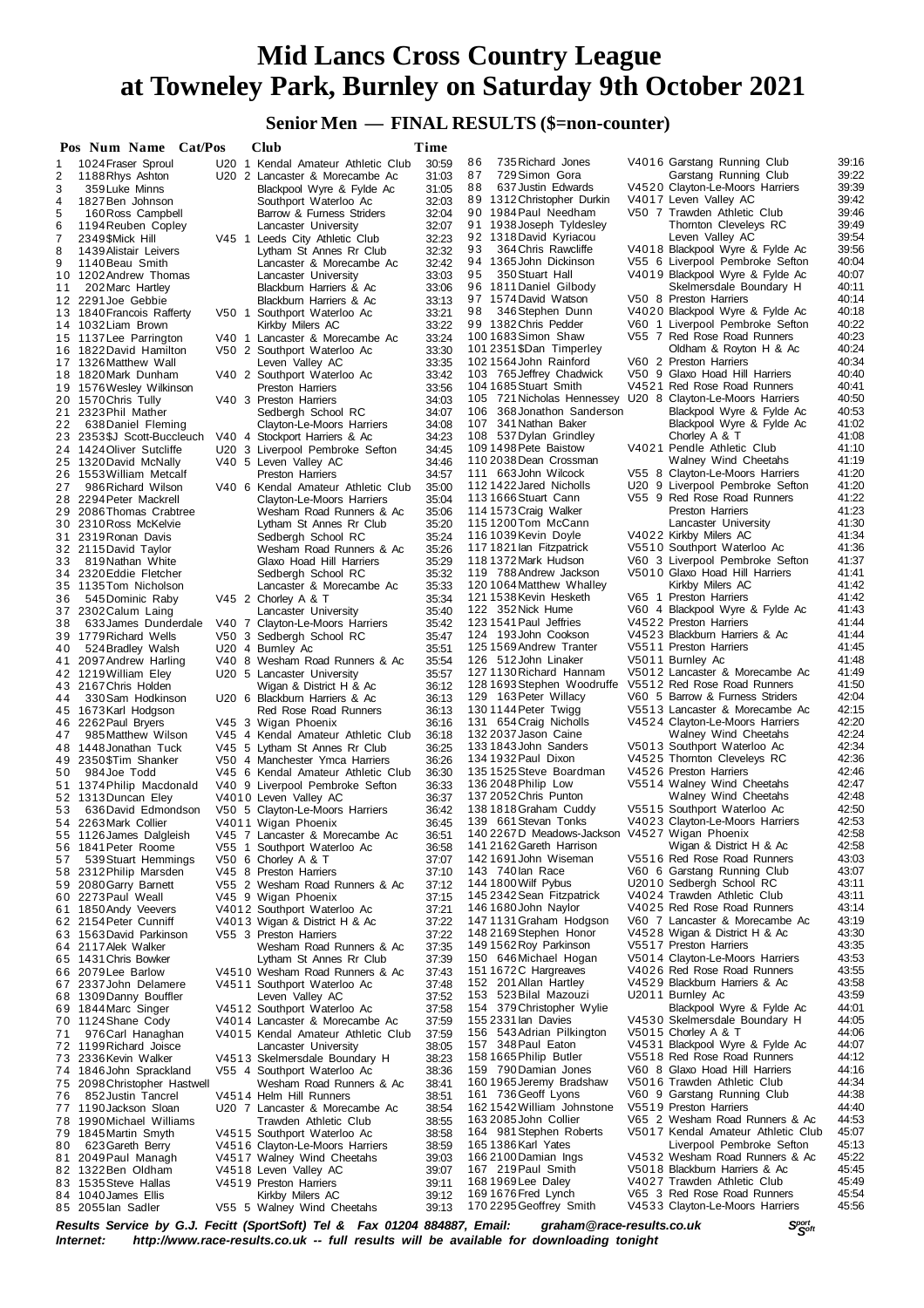| 171 1852 Stephen Ward       |        | V4028 Southport Waterloo Ac     | 45:59                 | 189 2326 Andrew Raven  | Sedbergh School RC              | 49.24 |
|-----------------------------|--------|---------------------------------|-----------------------|------------------------|---------------------------------|-------|
| 172 1214 Elliot Chubb       |        | U2012 Lancaster University      | 46:03                 | 190 627 Peter Browning | V6013 Clayton-Le-Moors Harriers | 49:31 |
| 173 1966 Michael Brankin    |        | V5019 Trawden Athletic Club     | 46:22                 | 191 731 Graham Hobson  | V65 4 Garstang Running Club     | 49:33 |
| 174 2112 Peter Rooney       |        | V6010 Wesham Road Runners & Ac  | 46:23                 | 192 2151 Mike Casev    | V5021 Wigan & District H & Ac   | 49:35 |
| 175 1819 Michael Cunningham | V55 20 |                                 | Southport Waterloo Ac | 193 2116 Stephen Twist | V5022 Wesham Road Runners & Ac  | 49:40 |
| 46:26                       |        |                                 |                       | 194 1526 Michael Brown | V6014 Preston Harriers          | 49.41 |
| 176 220 Danny Teare         |        | V4534 Blackburn Harriers & Ac   | 46:29                 | 195 1985 Paul Roberts  | V4537 Trawden Athletic Club     | 49.45 |
| 177 634 Craig Eccles        |        | V4535 Clayton-Le-Moors Harriers | 46:45                 | 196 1968 John Carman   | V65 5 Trawden Athletic Club     | 49.58 |
| 178 821 Alan Wilson         |        | V5521 Glaxo Hoad Hill Harriers  | 46:51                 | 1971217 William Cowper | U2014 Lancaster University      | 51:15 |
| 179 738 Chris Pope          |        | V4029 Garstang Running Club     | 47:05                 | 198 741 Craig Samson   | V5525 Garstang Running Club     | 51:39 |
| 180 2160 Philip Haddock     |        | V4030 Wigan & District H & Ac   | 47:19                 | 199 159 Colin Campbell | V5526 Barrow & Furness Striders | 51:43 |
| 1811825 Clive James         |        | V5522 Southport Waterloo Ac     | 47:23                 | 2001499 Paul Ridding   | V4031 Pendle Athletic Club      | 52:11 |
| 182 2282 Tony Duffy         |        | V5020 Barlick Fell Runners      | 48:07                 | 201 2087 James Danson  | V5527 Wesham Road Runners & Ac  | 52:38 |
| 183 2321 Tom Hare           |        | U2013 Sedbergh School RC        | 48:10                 | 202 2093 Colin Gibson  | V6015 Wesham Road Runners & Ac  | 53:00 |
| 184 2313 Peter Bolton       |        | V6011 Red Rose Road Runners     | 48:19                 | 203 1446 Peter Thomson | V6016 Lytham St Annes Rr Club   | 53:40 |
| 185 1668 Philip Dean        |        | V6012 Red Rose Road Runners     | 48:25                 | 204 771 Peter Davison  | V5528 Glaxo Hoad Hill Harriers  | 55:10 |
| 186 2042 Andrew Hemsley     |        | V5523 Walney Wind Cheetahs      | 48:40                 | 205 2056 Paul Smith    | V4538 Walney Wind Cheetahs      | 55:45 |
| 187 1964 David Barnes       |        | V5524 Trawden Athletic Club     | 48:55                 | 206 1030 David Barrow  | V65 6 Kirkby Milers AC          | 56:04 |
| 188 1677 Rob Mather         |        | V4536 Red Rose Road Runners     | 49:11                 |                        |                                 |       |

### **Senior Men — TEAM RESULTS**

### **NOTE: Unattached and non-counters are DELETED before teams are calculated**

| Southport Waterloo Ac            | $159 -$ | 4   | Ben Johnson                           |     | 12 Francois Rafferty |     | 15 David Hamilton    | 17 MarkDunham      | 53 Peter Roome         | 58 Andy Veevers       |
|----------------------------------|---------|-----|---------------------------------------|-----|----------------------|-----|----------------------|--------------------|------------------------|-----------------------|
| 2 Lancaster & Morecambe Ac       | $176 -$ | 2   | RhysAshton                            |     | 8 Beau Smith         |     | 14 Lee Parrington    | 33 Tom Nicholson   | 52 JamesDalgleish      | 67 Shane Cody         |
| 3 Preston Harriers               | $256 -$ | 18  | Wesley Wilkinson                      |     | 19 Chris Tully       |     | 24 William Metcalf   | 55 Philip Marsden  | 60 David Parkinson     | 80 Steve Hallas       |
| 4 Lancaster University           | $270 -$ | 6   | Reuben Copley                         |     | 9 Andrew Thomas      |     | 35 Calum Laing       | 40 William Elev    | 69 Richard Joisce      | 111 Tom McCann        |
| 5 Wesham Road Runners & Ac       | $276 -$ | 27  | Thomas Crabtree                       |     | 30 David Taylor      |     | 39 Andrew Harling    | 56 GarryBarnett    | 61 Alek Walker         | 63 Lee Barlow         |
| 6 Clayton-Le-Moors Harriers      | $295 -$ | 21  | Daniel Fleming                        |     | 26 Peter Mackrell    |     | 36 JamesDunderdale   | 50 David Edmondson | 77 Gareth Berry        | 85 Justin Edwards     |
| 7 Leven Valley AC                | $318 -$ | 16  | Matthew Wall                          |     | 23 David McNally     |     | 49 Duncan Eley       | 65 Danny Bouffler  | 79 Ben Oldham          | 86 Christopher Durkin |
| 8 Kendal Amateur Athletic Club   | $346 -$ |     | <b>Fraser Sproul</b>                  |     | 25 Richard Wilson    |     | 45 Matthew Wilson    | 47 Joe Todd        | 68 Carl Hanaghan       | 160 Stephen Roberts   |
| 9 Sedbergh School RC             | $437 -$ | 20  | Phil Mather                           |     | 29 Ronan Davis       |     | 32 Eddie Fletcher    | 37 Richard Wells   | 140 Wilf Pybus         | 179 Tom Hare          |
| 10 Liverpool Pembroke Sefton     | $479 -$ | 22  | Oliver Sutcliffe                      |     | 48 Philip Macdonald  |     | 91 John Dickinson    | 96 ChrisPedder     | 108 Jared Nicholls     | 114 MarkHudson        |
| 11 Blackpool Wyre & Fylde Ac     | $485 -$ | 3   | Luke Minns                            |     | 90 Chris Rawcliffe   |     | 92 Stuart Hall       | 95 Stephen Dunn    | 102 Jonathon Sanderson | 103 Nathan Baker      |
| 12 Blackburn Harriers & Ac       | $494 -$ | 10  | MarcHartlev                           |     | 11 Joe Gebbie        |     | 42 Sam Hodkinson     | 120 John Cookson   | 148 Allan Hartley      | 163 Paul Smith        |
| 13 Southport Waterloo Ac<br>'B'  | $519 -$ | 64  | John Delamere                         |     | 66 Marc Singer       |     | 71 John Sprackland   | 76 Martin Smyth    | 113 Ian Fitzpatrick    | 129 John Sanders      |
| 14 Red Rose Road Runners         | $611 -$ | 43  | Karl Hodgson                          |     | 97 Simon Shaw        |     | 100 Stuart Smith     | 109 Stuart Cann    | 124 Stephen Woodruffe  | 138 John Wiseman      |
| 15 Preston Harriers<br>'В'       | $659 -$ | 94  | David Watson                          |     | 98 John Rainford     |     | 110 Craig Walker     | 117 Kevin Hesketh  | 119 Paul Jeffries      | 121 Andrew Tranter    |
| 16 Walney Wind Cheetahs          | $659 -$ | 78  | Paul Managh                           |     | 82 Ian Sadler        |     | 106 Dean Crossman    | 128 Jason Caine    | 132 Philip Low         | 133 Chris Punton      |
| 17 Wigan & District H & Ac       | $745 -$ | 41  | Chris Holden                          |     | 59 Peter Cunniff     |     | 137 Gareth Harrison  | 144 Stephen Honor  | 176 Philip Haddock     | 188 Mike Casev        |
| 18 Glaxo Hoad Hill Harriers      | $774 -$ | 31  | Nathan White                          |     | 99 Jeffrey Chadwick  |     | 115 Andrew Jackson   | 155 Damian Jones   | 174 Alan Wilson        | 200 Peter Davison     |
| 19 Clayton-Le-Moors Harriers 'B' | $782 -$ | 101 | Nicholas Hennessey                    | 107 | John Wilcock         |     | 127 Craig Nicholls   | 135 Stevan Tonks   | 146 Michael Hogan      | 166 Geoffrey Smith    |
| 20 Trawden Athletic Club         | $792 -$ | 75  | Michael Williams                      |     | 87 Paul Needham      |     | 141 Sean Fitzpatrick | 156 JeremyBradshaw | 164 Lee Daley          | 169 Michael Brankin   |
| 21 Garstang Running Club         | $825 -$ | 83  | Richard Jones                         |     | 84 Simon Gora        | 139 | lan Race             | 157 Geoff Lyons    | 175 Chris Pope         | 187 Graham Hobson     |
| 22 Wesham Road Runners & Ac 'B'  | $949 -$ | 72  | Christopher Hastwell 159 John Collier |     |                      |     | 162 Damian Ings      | 170 Peter Rooney   | 189 Stephen Twist      | 197 JamesDanson       |
| 23 Red Rose Road Runners<br>'В'  | $969 -$ | 142 | John Naylor                           |     | 147 CHargreaves      |     | 154 Philip Butler    | 165 Fred Lynch     | 180 Peter Bolton       | 181 Philip Dean       |

### **Senior Men under 20**

| Pos Num Name Cat/Pos    | - Club                             | Time    |                              |                                                        |       |
|-------------------------|------------------------------------|---------|------------------------------|--------------------------------------------------------|-------|
| 1 1024 Fraser Sproul    | U20 1 Kendal Amateur Athletic Club | 30:59 8 |                              | 721 Nicholas Hennessey U20 8 Clayton-Le-Moors Harriers | 40:50 |
| 2 1188 Rhys Ashton      | U20 2 Lancaster & Morecambe Ac     |         | 31:03 9 1422 Jared Nicholls  | U20 9 Liverpool Pembroke Sefton                        | 41:20 |
| 3 1424 Oliver Sutcliffe | U20 3 Liverpool Pembroke Sefton    | 34:45   | 10 1800 Wilf Pybus           | U2010 Sedbergh School RC                               | 43:11 |
| 4 524 Bradley Walsh     | U20 4 Burnley Ac                   |         | 35:51 11 523 Bilal Mazouzi   | U2011 Burnley Ac                                       | 43:59 |
| 5 1219 William Eley     | U20 5 Lancaster University         |         | 35:57 12 1214 Elliot Chubb   | U2012 Lancaster University                             | 46:03 |
| 6 330 Sam Hodkinson     | U20 6 Blackburn Harriers & Ac      |         | 36:13 13 2321 Tom Hare       | U2013 Sedbergh School RC                               | 48:10 |
| 7 1190 Jackson Sloan    | U20 7 Lancaster & Morecambe Ac     |         | 38:54 14 1217 William Cowper | U2014 Lancaster University                             | 51:15 |

### **Senior Men under 20 — TEAM RESULTS**

### **NOTE: Unattached and non-counters are DELETED before teams are calculated**

1 Lancaster University **31** - 5 William Eley 12 Elliot Chubb 14 William Cowper